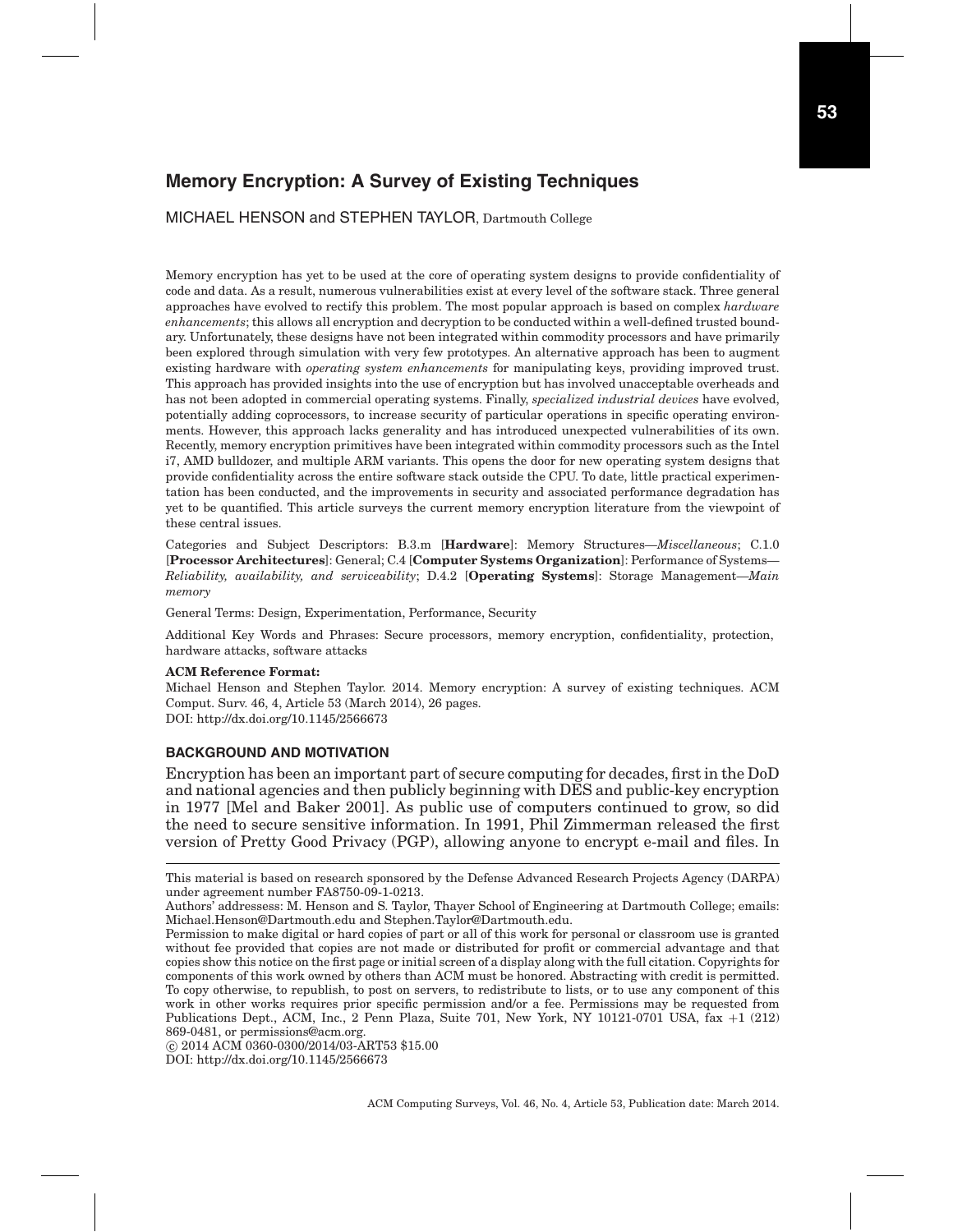<span id="page-1-0"></span>

Fig. 1. System with full disk encryption but vulnerable code and data.

1995, Netscape developed the Secure Sockets Layer (SSL) protocol, combining public and private-key encryption to protect online financial transactions.

Full Disk Encryption (FDE) in commodity computer systems is a more recent innovation that provides confidentiality of all data stored on disk. Recent advances to the overall speed of processors, thanks to the march of Moore's law, and hardwarebased encryption have resulted in several commercially viable FDE implementations. Software approaches to FDE include TrueCrypt, PGPDisk, FileVault, and Bitlocker. In addition, multiple hard drive manufacturers offer Self-Encrypting Drives (SEDs) in which encryption is handled entirely by the hard drive microcontroller. Several factors have resulted in increasing adoption of FDE technologies [\[Brink 2009\]](#page-22-0). Regulations, such as Sarbanes-Oxley and the Health Insurance Portability and Accountability Act (HIPAA), have increased the requirement for privacy. The advent of mobile computing and widespread movement of information over the Internet have raised concerns regarding physical access to data. Finally, numerous data breaches have been publicized, raising awareness of vulnerabilities.

Unfortunately, even with FDE, systems exhibit a major weakness in that data and code stored in memory are unencrypted (i.e., stored in the clear), as shown in Figure [1.](#page-1-0) This weakness has been exploited to gather encryption keys, passwords, passphrases, and other personal information from memory, thereby diminishing, or in some cases nullifying, the value of FDE [\[Halderman et al. 2008\]](#page-23-0). Since code is also stored in memory, it is possible to inject a wide variety of malicious implants into both user process and operating system kernels. Even applications designed specifically with security in mind have been shown to be vulnerable. For example, cryptographic libraries have been designed to prevent access to keys by zeroizing (or overwriting with zeros) a key after it has been used. This zeroizing of code is sometimes removed by compiler optimization because it appears superfluous, reintroducing the vulnerability [\[Chow](#page-23-1) [et al. 2004\]](#page-23-1).

To exploit memory vulnerabilities, numerous attack vectors have been developed. In a cold boot attack, for example, memory is frozen using a refrigerant and then removed from the computer. It is then quickly placed into a specially designed system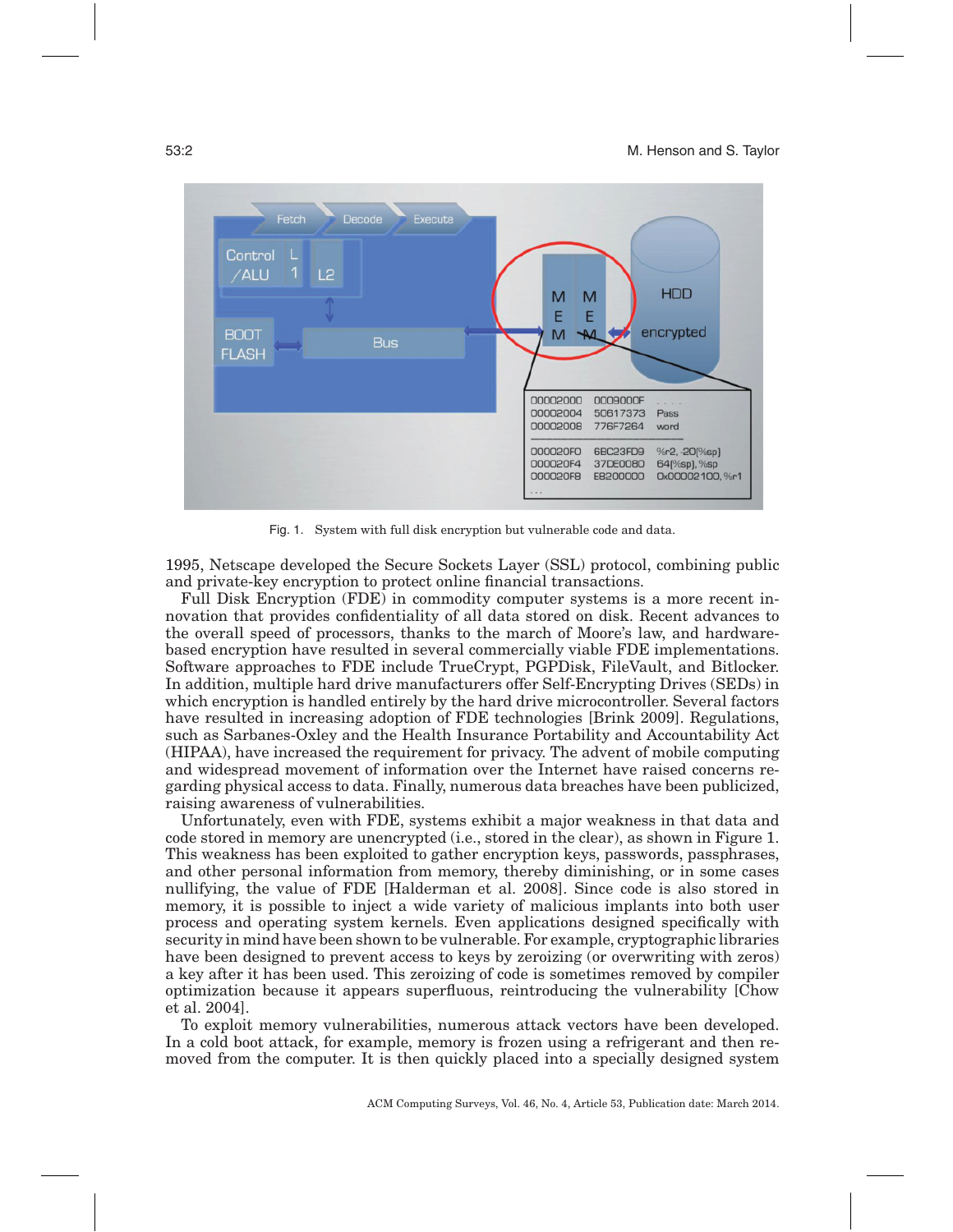#### Memory Encryption: A Survey of Existing Techniques 63:3

that reads out its content, targeting encryption keys and other sensitive information. Although this approach is novel, the idea of recovering encryption keys from memory has been described as early as 1998 [\[Kaplan 2007\]](#page-23-2). Even without cooling, some information persists in RAM for several minutes [\[Halderman et al. 2008\]](#page-23-0). However, cooling slows down the rate of data loss, reducing recovery errors [\[Chhabra and Solihin 2011\]](#page-22-1). Some approaches, such as the DMA-firewire attack, deliberately bypass FDE to enable forensic analysis. Unfortunately, these techniques are equally accessible to criminal organizations and other attackers, as well as legitimate law enforcement. Similar results are available via simple software attacks involving buffer overflows [\[Rabaiotti and](#page-24-1) [Hargreaves 2010\]](#page-24-1). One particularly effective attack, bus-snooping and injecting, allows information to be captured or inserted via the bus lines between system components [\[Boileau 2006\]](#page-22-2). This exploitation method has been used to undermine the Xbox gaming system. This system was specifically designed to provide a secure chain of trust for enforcing Digital Rights Management (DRM). Bus-snooping was used to capture keys as they transited between read-only-memory and the CPU. These keys were then used to decrypt the secure boot loader undermining the entire chain of trust. Subsequently, low-cost "mod" chips were developed that can be soldered into the gaming system bus, allowing a user to bypass DRM restrictions and play pirated games [\[Steil 2005\]](#page-24-2). Alternatively, the same chips can be used to run various operating systems on the gaming system, allowing it to be used for illicit purposes [\[Rabaiotti and Hargreaves 2010\]](#page-24-1).

Fortunately, access to information in conventional dynamic RAM presents an adversary with only a *fleeting* opportunity to obtain sensitive information between power cycles. However, dynamic RAM is being augmented or replaced with new nonvolatile alternatives—flash memory, magnetic RAM, and ferro-electric RAM—that provide several benefits, including energy efficiency and tolerance of power failure. Flash memory has been used to augment traditional RAM in the Vista and Windows 7 "ready boost" feature, whereas the other two technologies are potential RAM replacements. Unfortunately, these nonvolatile memories allow information and attacks to *persist* indefinitely [\[Enck et al. 2008\]](#page-23-3). Interestingly, Microsoft has anticipated the security issues associated with persistent memory and designed the ready boost feature to encrypt all contents of flash, making it difficult for forensics investigators to recover useful data [\[Hayes and Qureshi 2009\]](#page-23-4). If these memories are adopted in future architectures, without adequate attention to encryption, there is the potential that memory-based attacks will become more prevalent.

In effect, FDE has pushed the vulnerabilities associated with persistent data stored on disk down into the next level of the memory hierarchy, which has proven equally vulnerable. The key concept by which vulnerabilities were mitigated on disk was encryption: encrypting the disk provided confidentiality preventing access to sensitive information. By migrating the same solution down into RAM, it will be possible to circumvent similar attacks at this lower level of the memory hierarchy.

The typical *threat model* assumed in the memory encryption literature involves hardware and/or software attack. Attackers are often assumed to have physical access to the vulnerable system where sensitive information can be captured in various ways. The primary goal of attackers is to steal secret information or code. Memory modification is sometimes discussed, although usually as a means to force a system to leak confidential information. Examples of these attackers range from those motivated by financial gain, such as bank employees capturing ATM pin numbers and criminals copying and distributing software (DRM) to those motivated by more nefarious goals such as reverse engineering or stealing intelligence from autonomous military vehicles.

Software attacks involve corrupt processes or the operating system itself. Since the operating system typically controls memory arbitration, it must either be trusted and considered part of the Trusted Computing Base (TCB) or dealt with in another way.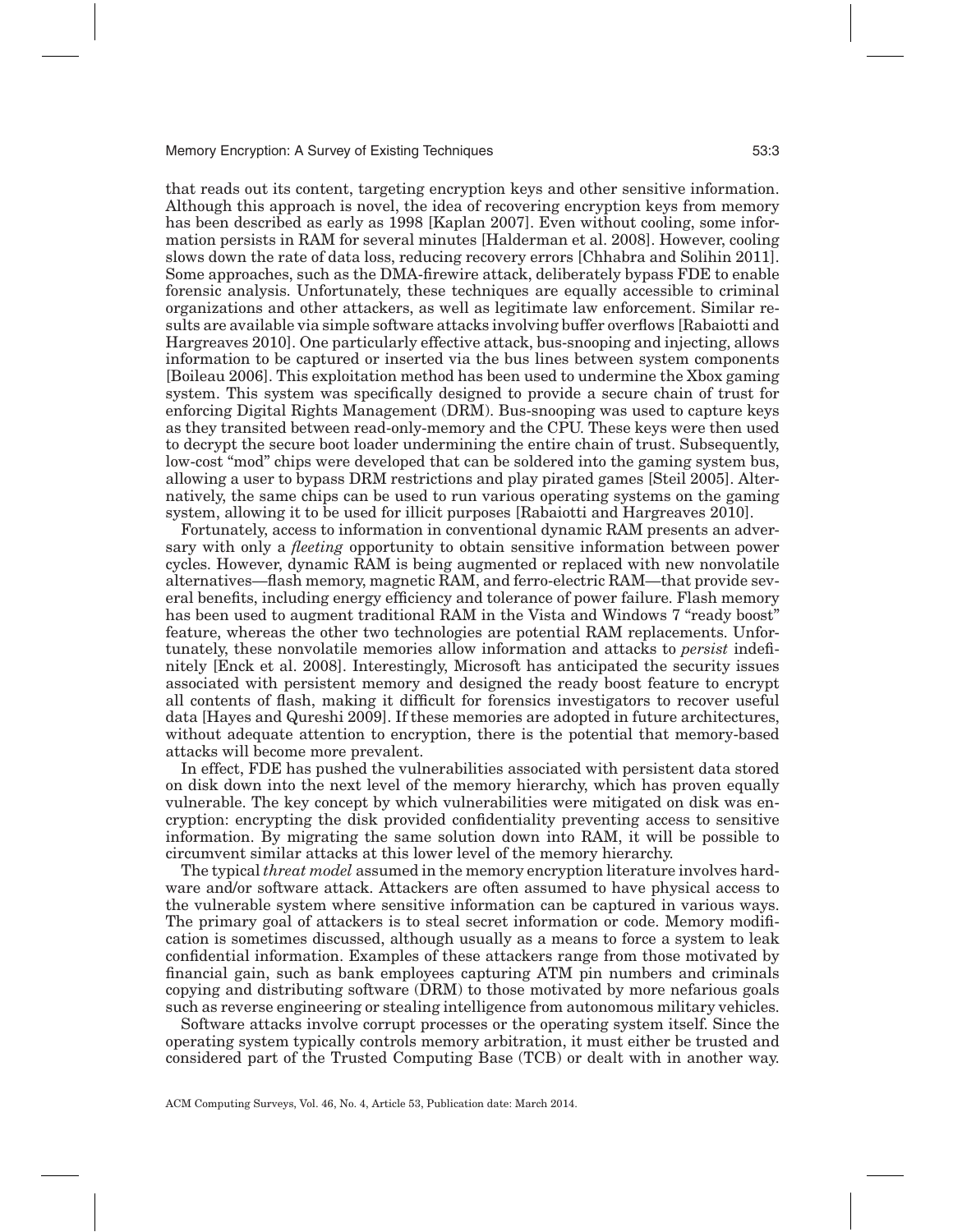This is handled in different ways in the literature, with many adding a secure, trusted kernel to the list of assumptions of the work. Other approaches include only hardware in the TCB, treating the operating system as any other untrusted process. A hybrid approach includes some portion of a trusted kernel or a trusted hypervisor along with hardware support.

One of the main assumptions in the memory encryption literature is that the processor provides a natural boundary within which sensitive information can reside—it is a fundamental component of the TCB in most approaches. All components outside of the processor are assumed to be vulnerable to include RAM and its interconnections (data and address bus), other I/O devices, and so forth. Most schemes attempt to protect RAM and the data bus, and several also target the address bus [\[Duc and Keryell](#page-23-5) [2006;](#page-23-5) [Dallas Semiconductor 1997\]](#page-23-6), whereas other external components are not normally considered. A subset of the memory encryption literature additionally adds the cache-to-cache connections as a consideration when protecting multiprocessor systems.

Although the security of systems employing memory encryption is enhanced, attacks on the devices are still possible by etching away the chip walls with acid to reveal internal bus lines for microprobing, or electromagnetic and power analyses among other side channels [\[Ravi et al. 2004;](#page-24-3) [Kocher et al. 1999\]](#page-23-7). For systems relying on *softwarebased encryption*, key expansion tables (e.g., Advanced Encryption Standard [AES]) are subject to cache attacks; a malicious process tracks and times cache accesses [\[Osvik](#page-24-4) [et al. 2006\]](#page-24-4). The typical target of all of these attacks is the encryption key hidden within the chip boundary. Most of these approaches increase the attacker workload by an order of magnitude, require expert knowledge, and cannot be exploited remotely (excluding cache attacks) over a network [\[Suh et al. 2007\]](#page-25-0). Moreover, although tamper-resistant mechanisms are already available that significantly increase the barrier to entry [\[Chari](#page-22-3) [et al. 1999\]](#page-22-3), protecting circuits from invasive and side-channel attacks is an open research area that is not addressed in the main body of memory encryption literature. Protections such as FDE are equally available to criminals and well-intentioned users [\[Casey et al. 2011\]](#page-22-4). Disk encryption has been used to protect information on criminal activity and prevent successful prosecution. Some of the techniques identified to aid law enforcement (e.g., DMA-firewire attack) in the capture of key material on suspect machines would be thwarted by memory encryption—memory encryption could be used to further protect criminal activity. This article explores efforts to realize protection of confidentiality through memory encryption in the context of next-generation operating systems.

### **FULL MEMORY ENCRYPTION IN OPERATING SYSTEMS DESIGN**

In general, encryption is used to provide four basic properties of protection: *confidentiality*, *integrity*, *authentication*, and *nonrepudiation*. In trusted computing and operating system security, these properties are realized through *authenticated booting*, ensuring that program code is not changed before it is loaded into memory, *memory authentication*, ensuring that program code is not changed during use, and *attestation*, ensuring that hardware and software have not been altered. Trusted software components, which make up part of the TCB, are booted and verified producing a *chain of trust*, without which the security mechanisms could be compromised before the system is initialized. Whereas a few of the works discuss the implementation of these other mechanisms, most assume that these components are functional and focus on the overhead of memory encryption in the steady state. Other important assumptions often include mechanisms for secure code delivery, key creation and escrow, interprocess communication, and I/O protection, among others. Memory authentication is often closely associated with memory encryption solutions; however, a thorough survey of memory authentication mechanisms is available [Elbaz et al. 2009].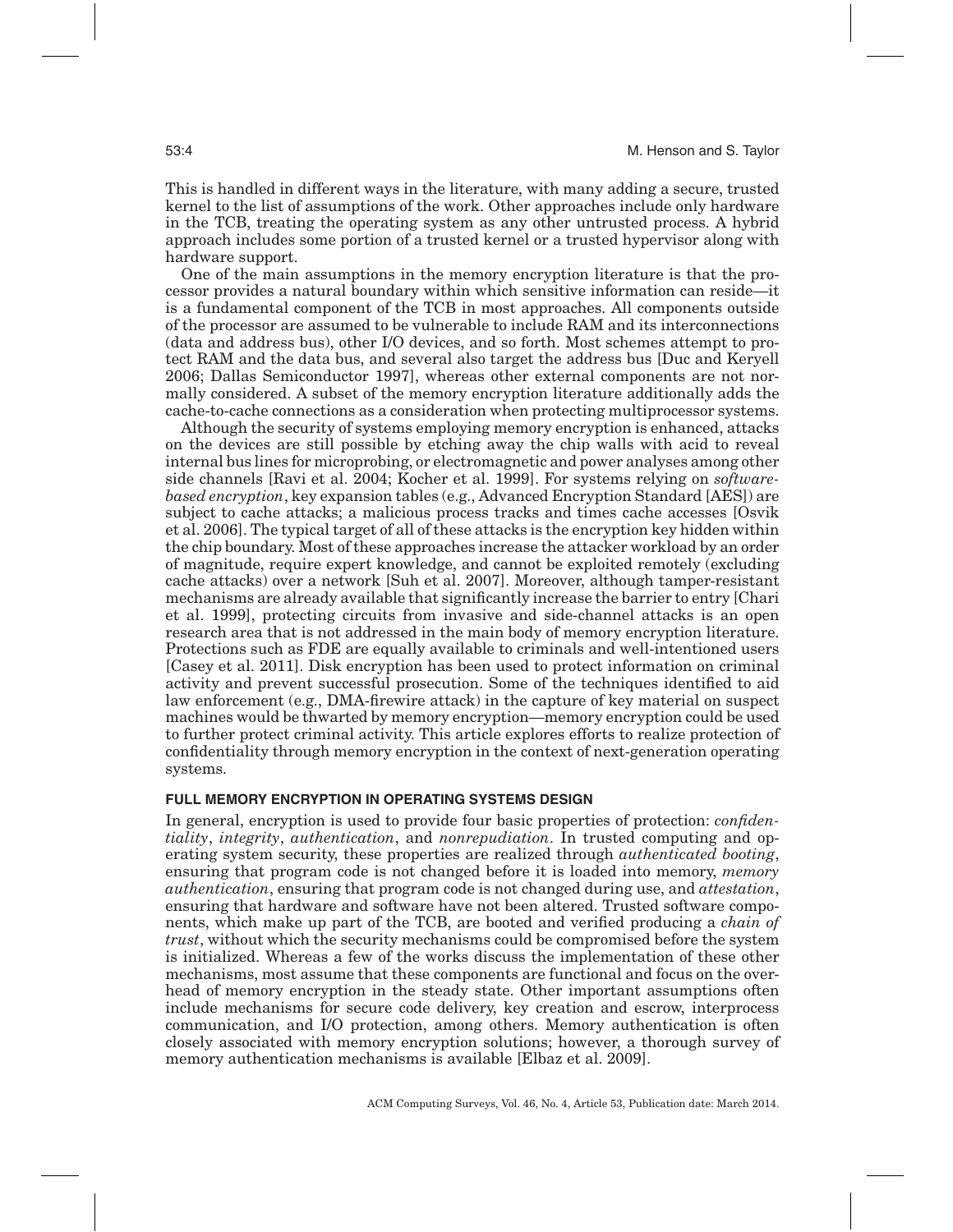#### Memory Encryption: A Survey of Existing Techniques 63:5

Memory encryption is solely concerned with the *confidentiality* of data and code during execution, with the express purpose of increasing attacker workload associated with crafting exploits and stealing sensitive information. It is interesting to note, however, that memory encryption would also hamper attempts to inject code, generally assumed to require memory authentication. An adversary lacking an encryption key would be unable to successfully change an encrypted binary, as decryption would result in corrupt code and likely program termination [\[Barrantes et al. 2003\]](#page-22-5). Early work associated with Full Memory Encryption (FME) was dominated by the desire to provide DRM and particularly to prevent the theft of intellectual property associated with program source code. This is still the primary purpose in some systems (e.g., gaming systems); however, more recently, these techniques have become recognized as a method for removing vulnerabilities and protecting system users.

There are two general approaches to providing confidentiality with encryption that are commonly used in computer architectures based on *symmetric-* or *public*-key encryption techniques. Symmetric key encryption, based on a shared secret (key), is generally held to be more efficient (i.e., on the order of 1,000 times faster) but does not provide nonrepudiation and requires a nontrivial trusted key distribution scheme [\[Kaplan 2007\]](#page-23-2). Three common algorithms are typically used to realize this approach based on DES, Triple-DES, and AES. Public-key encryption involves the use of two interlocking keys, one held privately and the other published, from which all four properties of protection, including nonrepudiation, can be realized. This scheme has the advantage that public keys can be distributed across open networks. A broad variety of books are available that describe these core ideas; [Mel and Baker \[2001\]](#page-24-0) is particularly accessible. In light of the speed and complexity involved in public-key encryption, it is unsurprising that the memory encryption literature typically uses symmetric key cryptography. However, delivery of encrypted code over the network may be facilitated using the public-key model [\[Kgil et al. 2005\]](#page-23-8).

Unfortunately, computer users have consistently demonstrated an aversion to any form of increased response time, even when associated with increased security. Studies suggest that delays of longer than 150ms are perceptible to users [\[Muller et al. 2011\]](#page-24-5). FDE has only become viable because overheads have been reduced to acceptable levels. Achieving similar levels of acceptable performance for memory encryption offers a far more significant challenge: there is an existing, growing, and well-documented speed gap between processors and memory—improvements in processor speed are outpacing improvements in memory speed by an average of 18% per year [\[Hennessy and Patterson](#page-23-9) [2006\]](#page-23-9). Adding encryption latency to this already strained interface may require an overhaul of the basic fetch-decode-execute cycle employed by processors.

Added to the complexities of any memory encryption solution is the fact that, unlike the hard disk where data is sequentially stored for access, memory is used in a broad variety of dynamic access patterns. Numerous decisions must be made concerning the granularity of encryption in operating systems. For example, a running program will utilize RAM during execution for both stacks and heap space. The stack is accessed so frequently that adding encryption/decryption overhead to stack operations might prove prohibitive. Unfortunately, during context switches, registers containing sensitive information are normally saved to the stack in external memory. Additionally, the heap size, for any given program, is not normally known a priori. The complexities of memory mapped input-output peripherals result in an inability to cache mapped regions. This naturally presents a challenge if the overarching concept involves decrypting memory only after it is brought onto to the processor chip. It is not clear if the entire memory should be encrypted with a single key, or if shared libraries, individual programs, and/or data should be encrypted independently using separate keys. Alternatively, should individual functions or cache blocks be used as the unit of encryption?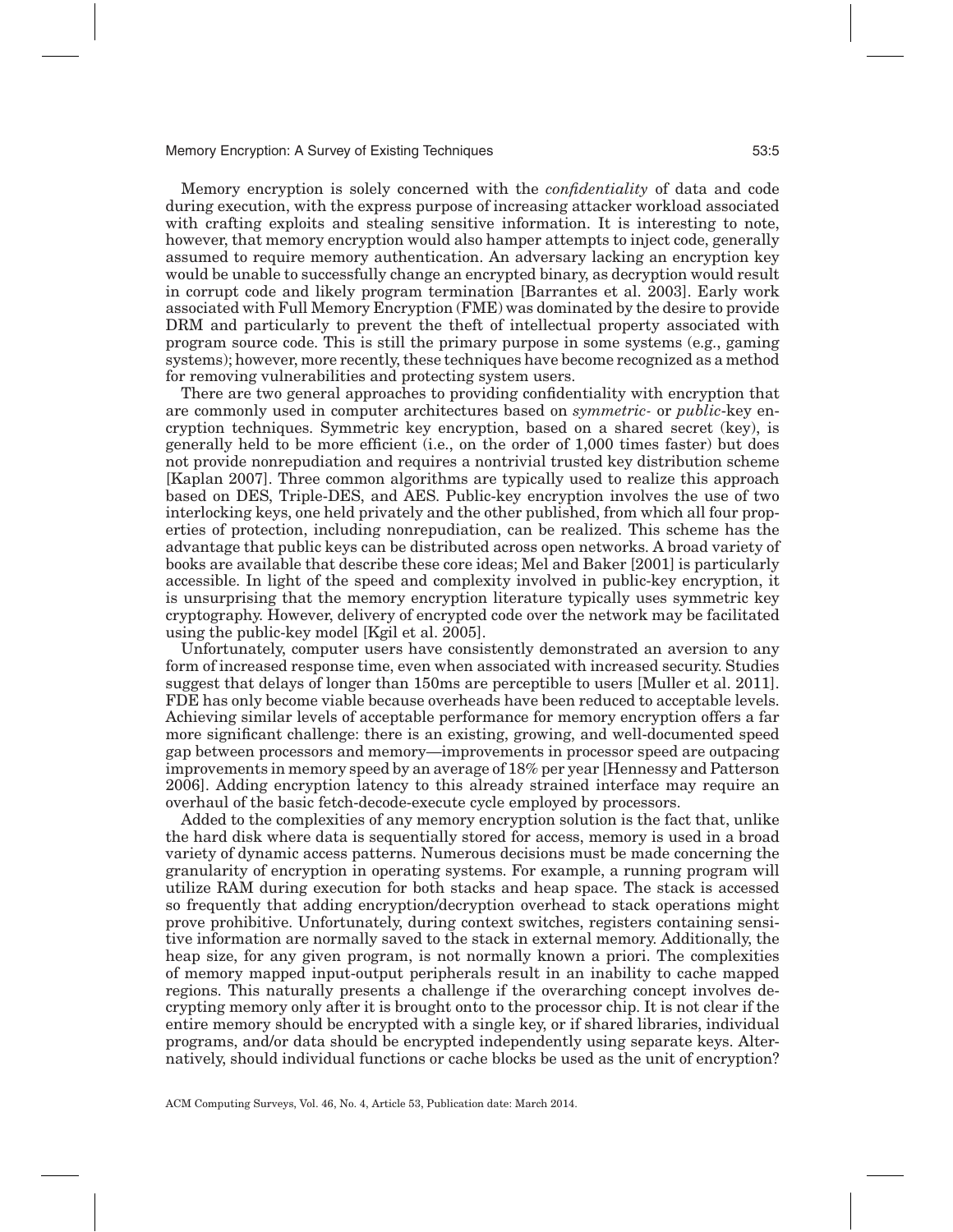All of these decisions incur a trade-off between the number of keys that must be securely stored versus the degree of protection and overlapping in operations that can be realized.

The literature on memory encryption is largely concerned with three core approaches based on hardware enhancements, operating system enhancements, and specialized industrial applications. These approaches are explored in the sections that follow. Unfortunately, almost all of the hardware and operating system enhancements have only been implemented through simulation or emulation, and as a result, the claims have yet to be validated and quantified on practical systems.

# **MONOLITHIC PROCESSOR ENHANCEMENTS**

The general scope of hardware enhancements includes a number of approaches that have added specialized encryption units and/or key storage mechanisms to existing processor designs. In addition, several efforts have proposed inserting hardware into the system bus to leverage legacy code and hardware. Although the first patents detailing memory encryption were executed in 1979 [\[Best 1979,](#page-22-6) [1981,](#page-22-7) [1984\]](#page-22-8), and the first paper detailing their use was published in 1980 [\[Best 1980\]](#page-22-9), the body of in-depth academic research related to general-purpose memory encryption has occurred primarily in the past decade.

One of the earliest papers, often referenced by others of this genre, highlights an Execute-Only Memory (XOM) architecture [\[Lie et al. 2000\]](#page-24-6). This architecture was designed to combat software piracy and combines aspects of both public and symmetric key encryption. Public-key encryption is used to deliver binary code to the XOM chip, which maintains a unique private key. This allows vendors to encrypt the code for a particular system and ensures that it cannot be reused on another system. The header associated with the code includes a symmetric key embedded within it, used to segment memory into unique compartments at the granularity of a process. In order to map compartments to encryption keys, each compartment is tagged. A single null compartment is created to hold all unencrypted processes and libraries. This compartment enables communication between encrypted processes while allowing all processes to use shared libraries.

The XOM architecture assumes several hardware enhancements to existing processors. Special microcode is required to store the unique private key in a private on-chip memory. A symmetric-key encryption unit is added to the processor, together with a special privileged mode of operation for encryption. A hardware trap on instruction cache misses provides a segue into this encryption mode for encrypted code. When a cache miss occurs, the instruction is decrypted before being loaded into the processors instruction register. Although the authors state that encryption could be accomplished in software, they acknowledge that this would be very expensive in terms of overhead. Since many of the papers that follow XOM include similar hardware, only the differences or unique contributions of the other systems will be discussed.

XOM encrypts memory in a straightforward manner commonly known by the encryption community as *electronic codebook mode* but referred to in the literature as *direct encryption*. Each code block is decrypted after it is read from memory, by the encryption unit, and encrypted before it is written back to memory. [Kgil et al. \[2005\]](#page-23-8) propose an additional chip enhancement targeted at improving the security of direct encryption, called *ChipLock*. This involves storing a small trusted part of an operating system kernel, called *TrustCode*, in a Read-Only Memory (ROM), termed *TrustROM*. Additional instructions are added to enable secure communication between the trusted and untrusted parts of the operating system. The TrustCode intercepts all system calls for memory access and performs encryption without the knowledge of the untrusted portion of the operating system. Symmetric keys are assigned at the granularity of the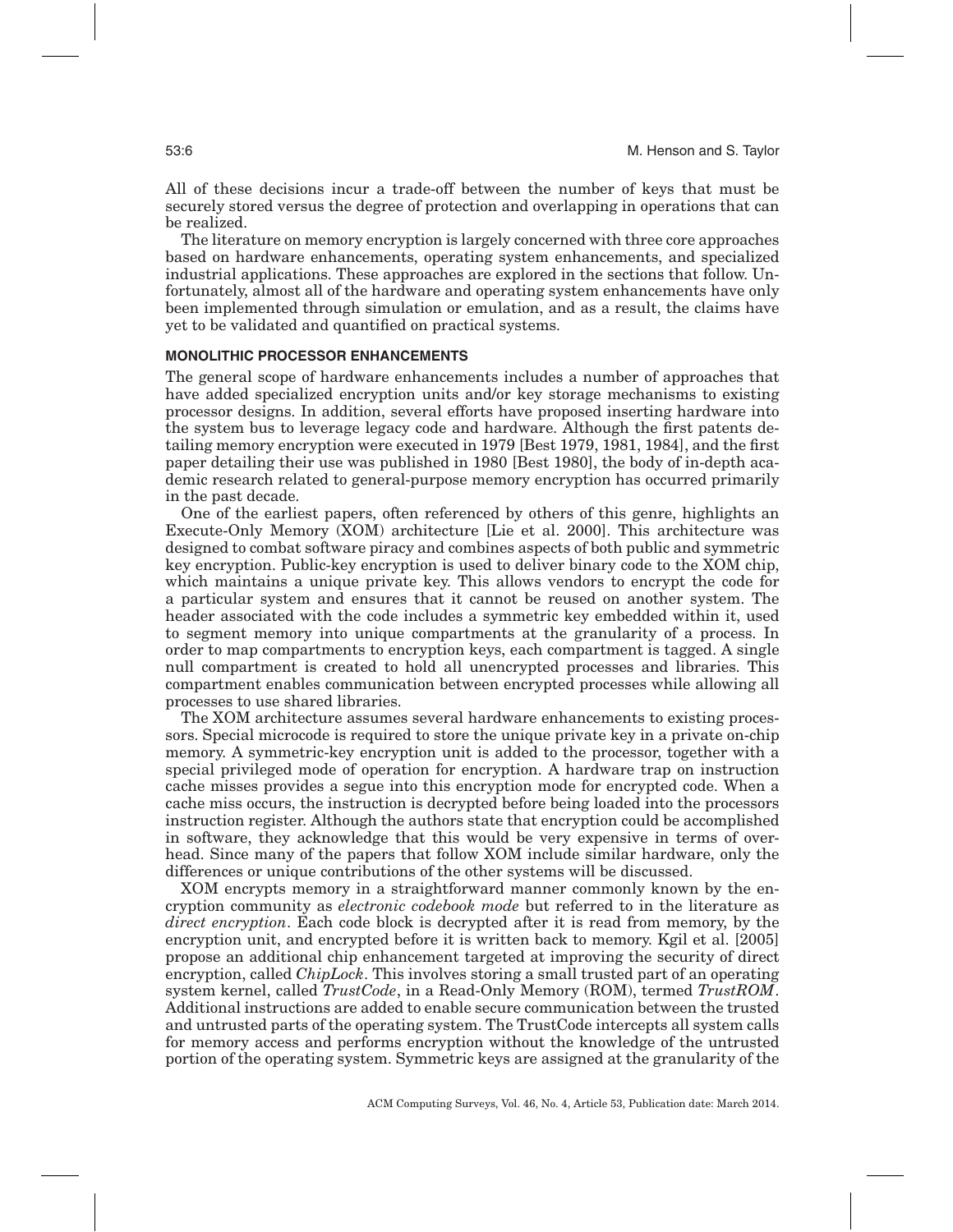<span id="page-6-0"></span>

| 000007E0: FE FF FF EA 04 |     |     |           |             |          |           |           | B0 2D E5 00 B0 8D |       |           |           |           | E2 FE FF FF EA  |     |       |                 | . <sup>. .</sup>                |
|--------------------------|-----|-----|-----------|-------------|----------|-----------|-----------|-------------------|-------|-----------|-----------|-----------|-----------------|-----|-------|-----------------|---------------------------------|
| <b>000007F0:</b>         | n4  | RЙ  |           | E5.         | ии       | <b>BØ</b> | 80        |                   | E2 FF | FF        | FF        | FA        | P <sub>14</sub> | RЙ  | 2D E5 |                 | . . <del>.</del> <del>.</del> . |
| <u> идаалаа:</u>         | ий  | RЙ  | 80.       |             | E2 FE FE |           | <b>FF</b> | ER 04             |       | RЙ        | 2Π        | E5.       | -00             | RЙ  | 8D E2 |                 | . <sup>. .</sup>                |
| 30000810: IFE            |     | FF  | FF        | EAT         | 04       | BØ.       | 2D.       | E5.               | -66   | <b>RØ</b> | 80        | E2        | FE              | FF  | FF.   | EA <sub>1</sub> | <b><sup>-</sup></b>             |
| иииии87и :               | И4  |     |           | ь5.         | ии       | ни        | 8U        | FZ.               | жи    | 39 I      |           | H.S.      |                 |     | 4И.   | <b>FM</b>       | . .– = ?0 .                     |
| <u> ийийиззи:</u>        | ЙЙ  | зя  | 93.       | F5.         | ЙЙ       | ЙЙ        | 53.       | E3.               | ЙA    | ЙЙ        | ий        | <b>AA</b> | 80              | 32  | ØC.   | F3              | .0. 2                           |
| 00000840:                | FF  | 3E. | 4Й        | E3.         | -82      | 21        | AЙ        | F3                | ЙЙ    | 2Й        | 83        | F5        | Й1              | 39  | AЙ.   | F3              | $.28! \ldots  9$                |
| 00000850:                | FF  | 33  | 45        | F3.         | Й1       | 29        | AЙ        | FЗ                | FE.   | 23        | 45        | FЗ        | 00              | 2И  | 92.   | E5              | .3E)#E                          |
| <b>ЙЙЙЙЯЗБА:</b>         | 80  | 2И  | 82        | E3          | ии       | 2Й        | 83.       | F5.               | 84    | ЗD        | ЙC.       | FЗ        | FF              | ЗF  | 40    | E3              | .  =?⊌.                         |
| <b>ЙЙЙЙЯЗЗЯ:</b>         | ЙЙ. | зя  | 93.       | F5.         | -02      | 30.       | ЙЗ        | F2                | ЙЙ.   | ий        | 53        | FЗ        | ЙA              | ЙЙ  | ЙЙ    | ЙA              | .0. < S                         |
| РАЙМАЯ В                 | 84  | -32 |           | AC ESIEE SE |          |           |           | 40 F3 02          |       | 20        | <b>АЙ</b> | E3 MA     |                 | 20. | 83 F5 |                 | .2?8                            |
| 80000890:                | 101 | 39  | <b>A</b>  | E3.         | FF.      | 33        | 45        | E3                | $Q_1$ | 29        | AЙ        | F3        | FF              | 23  | 45    | E3              | .93E)#E.                        |
| RAAAASAA:                | ЙЙ  | 20  | 92        | вы          | 80       | 2И        | C2        | на                | ии    | 20        | 83        | F5        | ЙЙ              | пи  | 88.   | F2              | $\cdots$                        |
| AAAAASBA:                | Й4  | RЙ  | 90.       | F4          | 1 F      | FF        | 2E        | E1                | Й4    | RЙ        | 2Π        | F5        | ЙЙ              | RЙ  | 80.   | F2              | . / <sup>.</sup>                |
| AAAAASCA:                | FF. | FF  | FF        | FA          | ЙЙ       | 48        | 2Π        | Fq                | $Q$ 4 | RЙ        | 80        | F2        | Й8              | пи  | 4Π.   | E <sub>2</sub>  | . H – M .                       |
| AAAAASDA:                | nc  | 3E  | иЕ        | F3.         | Й1       | 38        | 4F        | F3.               | ЙC.   | зя        | ØВ        | F5        | ЙЙ              | зя  | ЯЙ    | F3              | 3.3.80.00.00.00.00              |
| <b>ЙЙЙЙЯЕЙ:</b>          | Й8. | зи  | ЙR        | F5          | ЙR       | ЙЙ        | ЙЙ        | FA.               | -88   | 30        | 1 R       | F5        | Й3              | 31  | AЙ    | F1              | . 0. 0 1                        |
| <b>000008F0:</b>         | ЙC. | 2Й  | IB.       | F5          | Й3       | 2Й        | 82        | FЙ                | ЯC.   | 30        | ØЙ        | FЗ        | ØЙ              | зи  | 47    | FЗ              | .  <06.                         |
| <b>ийийнай :</b>         | Й8. | 1Й  | IB.       | F5          | Й1       | 31        | 93        | E7                | ЙЙ    | зя        |           | F5        | Й8              | зя  | IB.   | E5              | . 1 0 0                         |
| <b>ИЙЙИЙ 10:</b>         | Й1  | зи  | 83        | F2.         | - Й8     | зя        | ЙR        | F5.               | -88   | зя        | в         | F5.       | øя              | ЙЙ  | 53.   | F3              | .0.0.0.S .                      |
| 00000920:1               | IFЙ | FF  | FF        | 98          | 96       | ЙD        | AЙ        | F3.               | 58    | ØЙ        | ЙЙ        | FR.       | 64              |     | FF.   | EB.             | . X d                           |
| 30000930:                | ø   | 39  | <b>RØ</b> | E3          | FE.      | -33       | 45        | E3                | -01   | 29        | RЙ        | EЗ        | FE              | 23  | 45    | E3              | .93E)#E.                        |
|                          |     |     |           |             |          |           |           |                   |       |           |           |           |                 |     |       |                 |                                 |

Fig. 2. Redundancies in 128-bit sections of a small selection of program binary code.

process as in XOM, with additional keys for shared libraries and the concept of a null bit for applications that are not encrypted.

[Rogers et al. \[2005\]](#page-24-7) attempt to improve on direct encryption using an alternative mechanism, *prefetching*, which had already been improving the CPU-memory performance gap for decades. Prefetching uses stream buffers to capture *spatial locality* in programs by copying additional contiguous blocks of memory into local cache after each miss. These buffers are especially good at speeding up programs that exhibit *spatial locality* and *contiguous access*, such as scientific applications [\[Hennessy and](#page-23-9) [Patterson 2006\]](#page-23-9). An alternative prefetching technique is also used that involves correlation tables to capture and reuse *temporal locality*—that is, complex and/or noncontiguous sequences of memory access.

In another direct encryption scheme, [Hong et al. \[2011\]](#page-23-10) perform a trade-off analysis on the use of sensitive (encrypted) versus frequently accessed (unencrypted) data in embedded Scratch Pad Memories (SPMs). SPMs are software controlled SRAMs, as opposed to caches, which are typically controlled by hardware. There are numerous papers discussing both static and dynamic policies for SPM utilization to reduce power consumption and memory access latency. DynaPoMP was the first to consider partitioning the SPM into distinct areas with an area dedicated to sensitive code and data. The authors vary the size of the two partitions in an attempt to find the most efficient ratio. There is a common assumption that an encryption unit and special instructions are available in hardware.

Unfortunately, direct encryption schemes involve a one-to-one mapping between blocks of unencrypted and encrypted code. As a result, encrypted code portrays a similar statistical distribution as the unencrypted code, allowing a significant amount of information to be gleaned from frequency analysis [\[Chhabra et al. 2010\]](#page-22-10). Based on the typical AES encryption block size of 128 bits, programs tend to exhibit multiple redundancies that would lead to information leakage as shown in Figure [2.](#page-6-0)

After XOM, a number of papers attempt to mitigate this statistical weakness using a One-Time Pad (OTP) [\[Suh et al. 2003;](#page-24-8) [Shi et al. 2004;](#page-24-9) [Yang et al. 2005;](#page-25-1) [Yan et al.](#page-25-2) [2006;](#page-25-2) [Suh et al. 2007;](#page-25-0) [Duc and Keryell 2006\]](#page-23-5). A traditional OTP is simply a source of random data that is used exactly once to encrypt a particular communication. This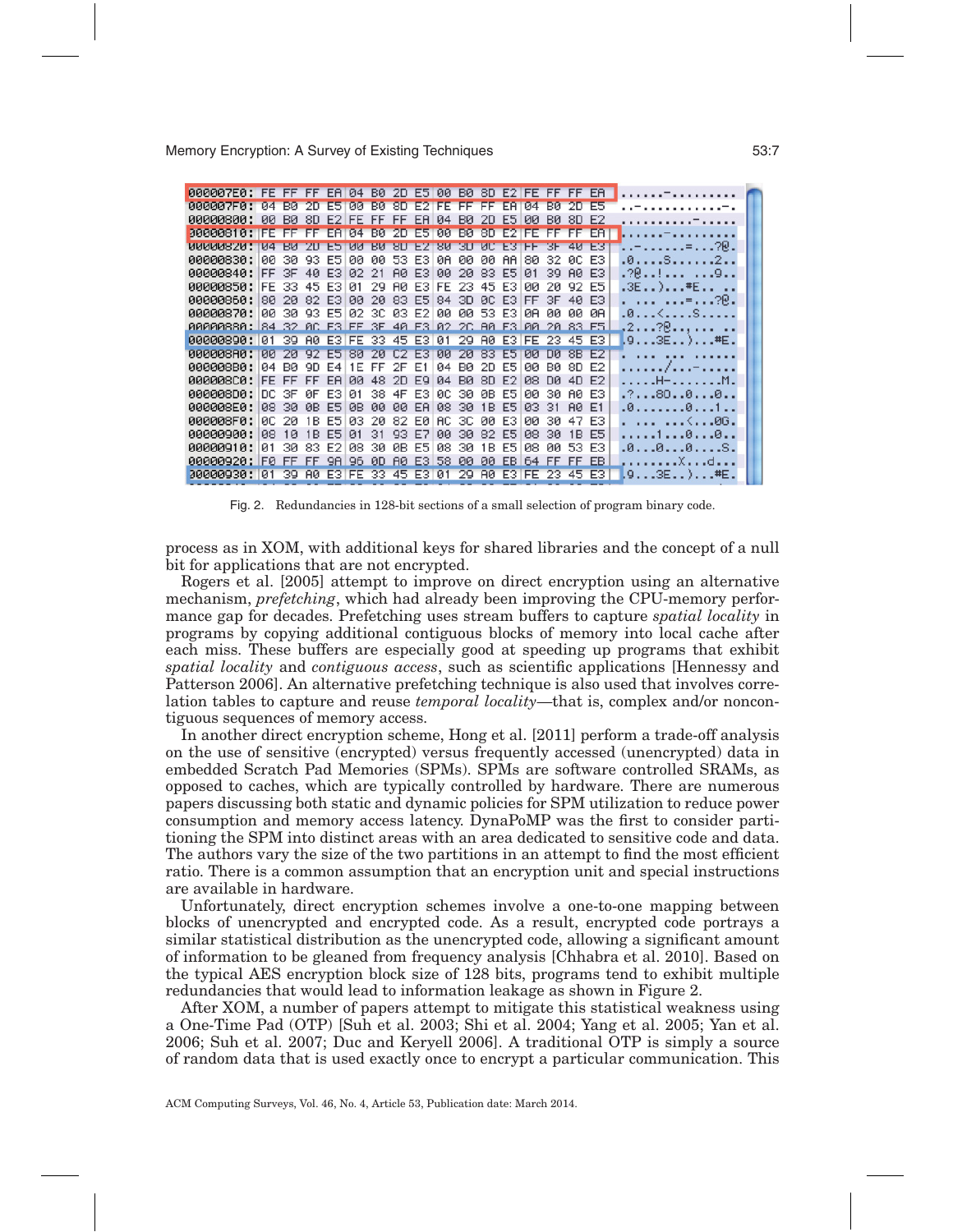<span id="page-7-0"></span>

Fig. 3. Pseudo–one-time pad or counter-mode encryption.

is a form of symmetric-key cryptography since both the sender and receiver require the pad. Although variously referred to as Pseudo–One-Time Pads (POTPs) in the literature, this is more commonly known in the encryption community as counter-mode encryption. In computing, OTPs are created by encrypting a unique seed, typically producing a pad of 128 bits in length (i.e., the size of an AES encryption block) as shown in Figure [3.](#page-7-0) A fixed initialization vector (Nonce) is concatenated with a counter producing a unique seed. The seed is encrypted with a unique key generating the pad, which is then exclusively or'ed (XOR) with the plaintext to produce the cipher text. In memory encryption schemes, the counter is stored either internally, in a cached table that maps to a memory address, or unencrypted within the encrypted memory itself (i.e., RAM) since counter secrecy is not required [\[Yan et al. 2006\]](#page-25-2). When a memory reference occurs, the pad is regenerated, using the counter (and optionally some other component such as the virtual address) and initialization vector, then exclusively or'ed with the encrypted data to produce the original plaintext. Since the encryption operation no longer depends upon the data in memory, this regeneration can be overlapped with the memory read, decreasing the performance impact of decryption.

Although Aegis is an OTP approach, it was originally proposed as a direct encryption scheme in 2003. [Suh et al. \[2007\]](#page-24-8) propose the OTP approach, perhaps illustrating the shift away from direct encryption in the community. One interesting contribution from this paper is the method of creating the unique key. The chip-specific encryption key is created by physically unclonable functions [\[Suh et al. 2003\]](#page-24-8). These functions make use of unique timing characteristics of "identical" models of the hardware to create the unique keys. Aegis is one of several approaches to include the idea of a small, protected security kernel that is separate from the rest of the untrusted operating system. Unfortunately, this kernel measures 74K lines of code for virtual memory management alone [\[Chhabra et al. 2011\]](#page-22-10).

In [Yang et al. \[2005\],](#page-25-1) the authors look to reduce the execution overhead of using OTPs by adding a sequence number cache (SNC) onto the chip below the L2 cache. Sequence numbers, in this paper, correspond to the counters used in Figure [3.](#page-7-0) However, the initialization vector is unique per cache block and corresponds to the virtual address. Since the addresses are unique across memory, the pads (and thus the ciphertext) will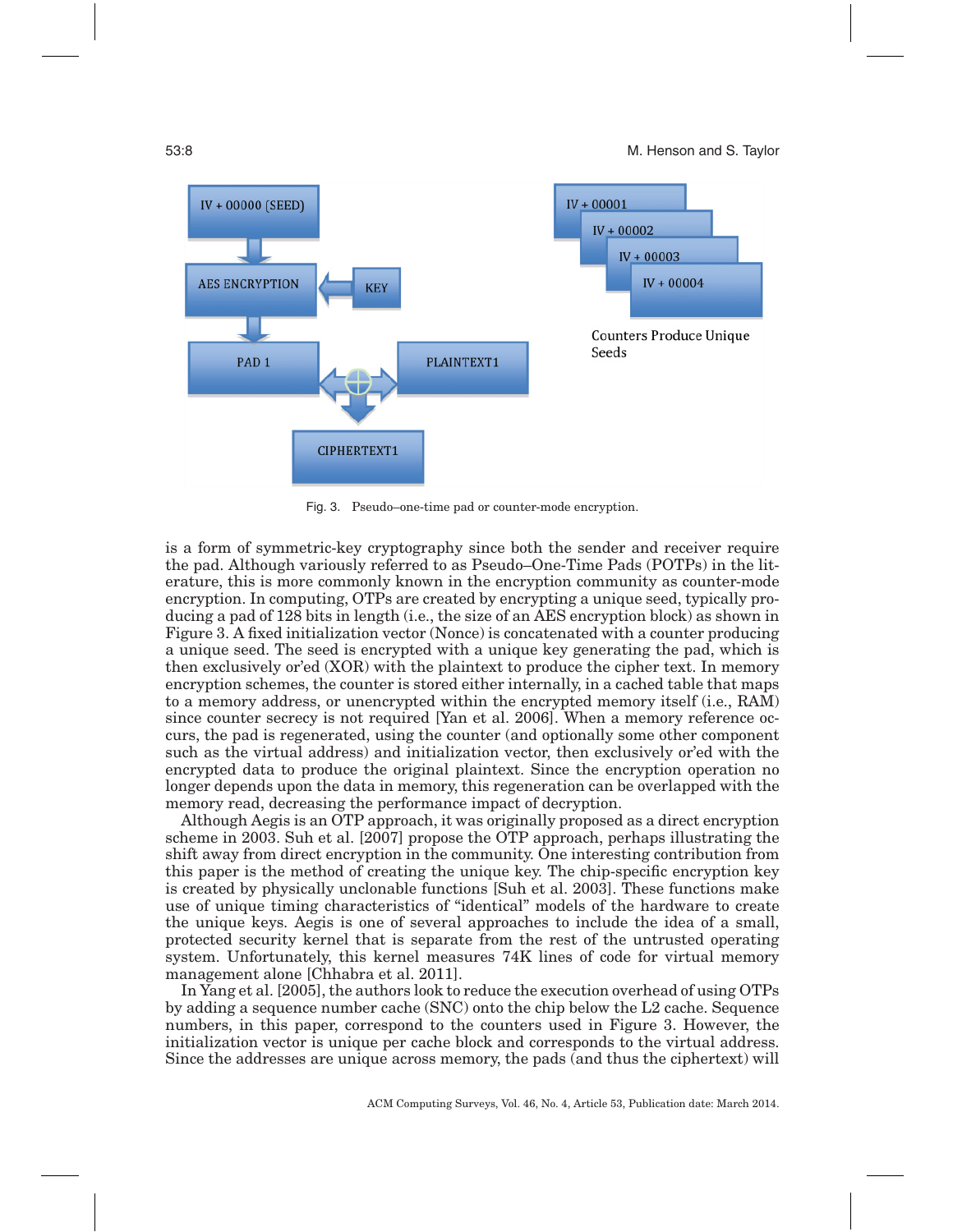#### Memory Encryption: A Survey of Existing Techniques 53:9

be *spatially* unique. The counters are updated upon each write to memory ensuring *temporal* uniqueness (i.e., pads used for a single location will not be the same over time). The authors suggest that a reasonable addition to a chip would be an SNC of 64KB. Based on this limitation, two policies for using the SNC are described. In the first, only the portion of memory corresponding to the number of available sequence numbers stored in the SNC can be encrypted. The amount of protected memory is therefore limited by the SNC size. In the second method, additional memory lines are encrypted, and sequence numbers that do not fit in the cache are stored in plaintext in memory. Level-two cache is increased in both methods by 4% in order to store the virtual memory addresses used to index into the SNC, since only physical addresses are typically available above the level-one cache.

[Yan et al. \[2006\]](#page-25-2) present *split counter-mode* encryption, in which they introduce major and minor page counters. In this scheme, a 4KB page has one 64-bit major counter and 64 7-bit minor counters (one per 64-byte cache line). Concatenating the page major counter with the cache line minor counter forms the overall counter. This counter is further concatenated with the memory block's virtual address and an initialization vector to form the unique seed. The vector can be unique per process, group of processes, or system based on security requirements.

In CryptoPage [\[Duc and Keryell 2006\]](#page-23-5), the authors again attempt to enhance the OTP encryption scheme. In this case, they modify the Translation Look-aside Buffer (TLB) and page table structures, adding information for pad computation. Since the TLB and/or page table structures are always accessed before a memory read, the authors claim that the pad generation latency can be almost completely removed. This scheme is implemented on top of the *HIDE* memory obfuscation technique, whereby access patterns are permuted in memory at designated times [\[Zhuang et al. 2004\]](#page-25-3).

In Address Independent Seed Encryption (AISE) [\[Rogers et al. 2007\]](#page-24-10), the authors propose to use a *logical* identifier, rather than the virtual or physical block address, as the major counter portion of the seed. This scheme closely resembles split mode counters [\[Yan et al. 2006\]](#page-25-2). It is claimed that using an address independent seed enables common memory management techniques, such as virtual addressing, paging, and interprocess sharing. [Chhabra et al. \[2011\]](#page-22-10) propose to build a secure hypervisor upon the AISE substrate. The hypervisor implements *memory cloaking*, whereby the operating system only has access to the encrypted pages of applications. The authors suggest that this cloaking will protect processes from vulnerabilities in the insecure underlying operating system, with an order of magnitude fewer lines of code than in Aegis.

[Nagarajan et al. \[2007\]](#page-24-11) propose compiler-assisted memory encryption for embedded processors assuming some limited hardware support. They claim that the current counter-mode solutions require too much silicon space for small- and medium-size embedded processors. The compiler supports memory encryption by introducing special instructions to calculate OTPs prior to loads and stores, and assumes the existence of additional process-unique registers used to store the counters. Space for the unique key and global counter is also provided inside the CPU and the availability of a crypto unit is assumed. The compiler attempts to ensure that the counter used for a store is still available for successive loads from the same memory location. A global counter must be available for those loads and stores that do not match one of the processunique counter registers. The authors claim that since frequently executed loads and stores exhibit highly accurate counter matching, 8 special hardware registers with 32 counters are sufficient for reasonable performance.

# **MULTIPROCESSOR ENHANCEMENTS**

[Chhabra et al. \[2010\]](#page-23-11) compare a Symmetric Multi-Processor (SMP) and a Distributed Shared Memory (DSM) design; they also provide a quick look at monolithic memory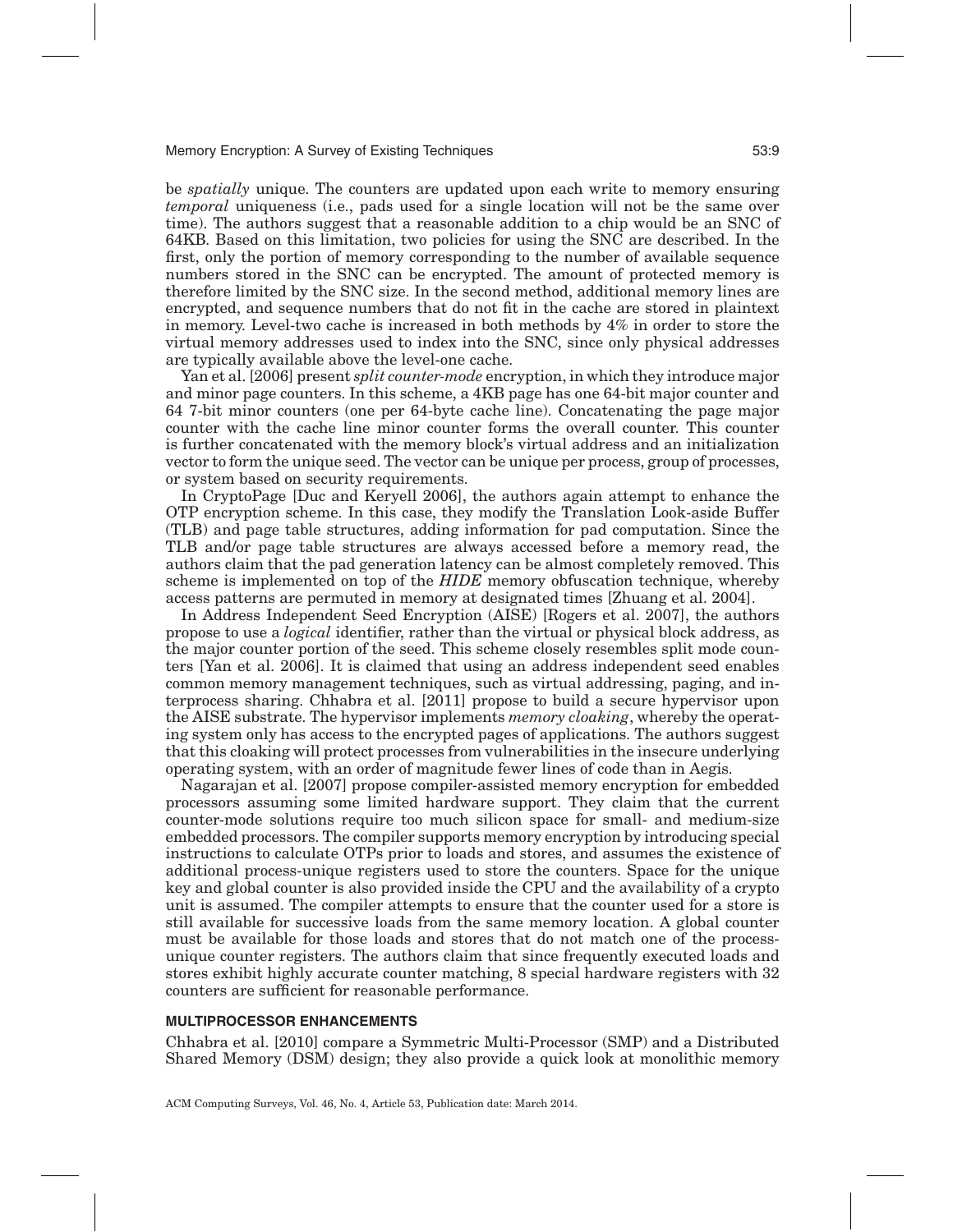<span id="page-9-0"></span>

Fig. 4. SMP architecture with memory encryption support.

encryption. Whereas the efficiency of memory-to-cache confidentiality is the primary concern for monolithic processors, multiprocessor systems must also protect cache-tocache traffic. In SMPs, the shared bus between caches and memory can be used as a way to coordinate messages between processors. This sharing is not available in DSM systems, which must use message passing. Additionally, DSM systems can be observed more easily than monolithic chips via interconnect wires that are exposed at the back of server racks [\[Rogers et al. 2008\]](#page-24-12).

[Shi et al. \[2004\]](#page-24-9) use OTP encryption both for memory-to-cache and cache-to-cache transfers, as shown in Figure [4.](#page-9-0) In this approach, sequence numbers (counters) are incremented in lockstep in each separate processor, resulting in a claim of "very low" overhead for cache-to-cache encryption. A hardware mechanism in the processors ensures that the sequence numbers begin differently after each reboot. Besides the typical crypto engines placed within each processor core, a separate crypto-unit is embedded in the north bridge memory controller for memory-to-cache transfers. For these transfers, 64-bit sequence numbers are stored in RAM, reducing the available memory by 25%.

SENSS [\[Zhang et al. 2005\]](#page-25-4) utilizes OTPs for memory-to-cache transfers and AES cipher block chaining (CBC) mode for cache-to-cache transfers. This alternative to direct encryption divides the clear text into blocks and encrypts the first block with an initialization vector; subsequent blocks are chained together such that the output of the previous block is XOR'd with the input of the next before being encrypted. CBC implies sequential access since each block depends upon each previous block. RAM is typically accessed in a fairly random pattern, so this mode of operation is impractical except on a very small scale (e.g., per cache block). CBC is acceptable for cache-to-cache transfers, as only one previous encrypted block must be stored at each processor (i.e., there is no requirement for access to previously encrypted blocks). The authors propose a Secure Hardware Unit (SHU), located at each processor, comprising an encryption unit with associated storage for keeping track of communication. This storage includes memory for a group processor matrix and group information table. The group processor matrix is used by each SHU to determine if broadcast messages should be read. The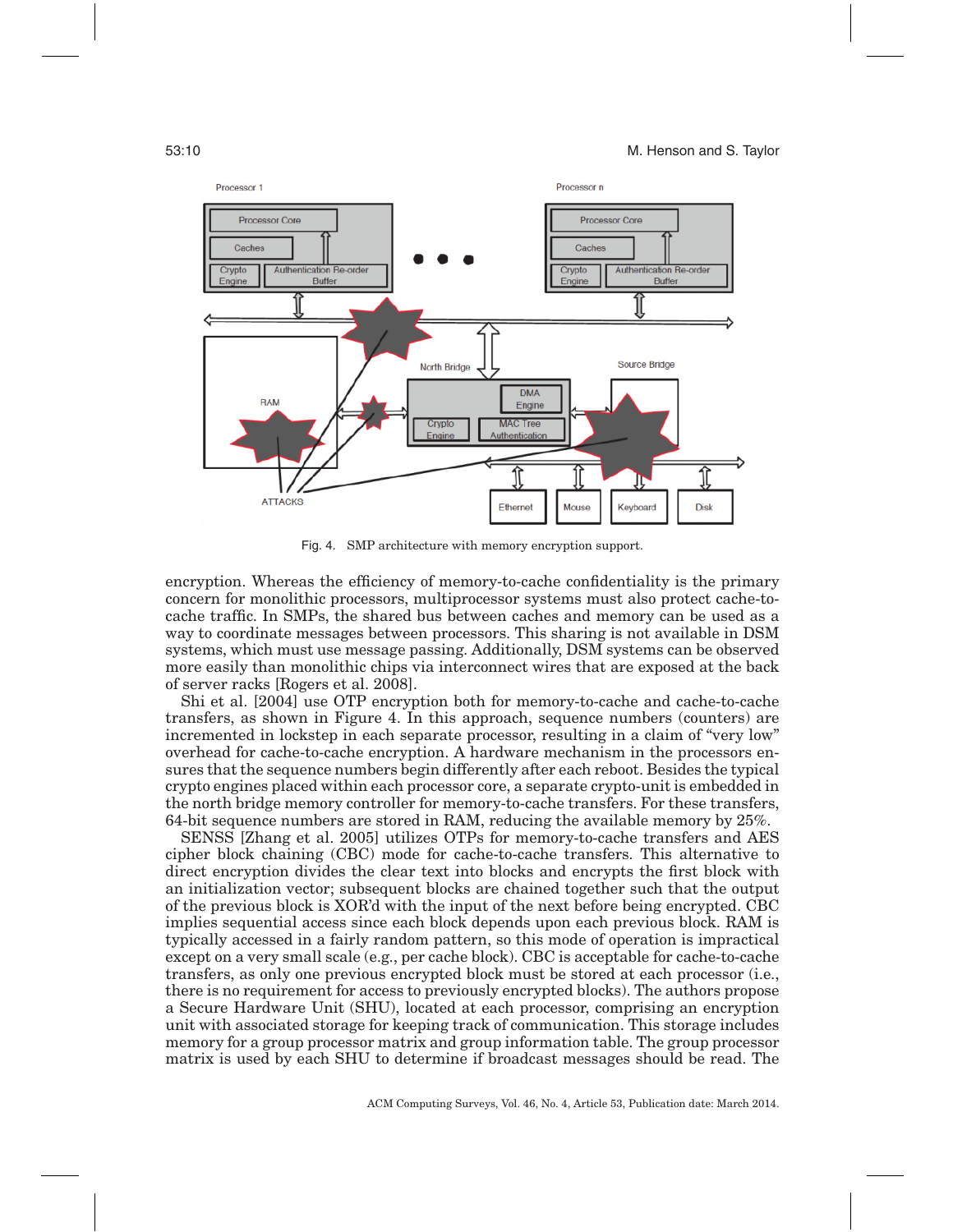# Memory Encryption: A Survey of Existing Techniques 53:11

matrix is only 640 bytes in size, assuming a maximum of 32 processors. The information table contains the secret information for communicating between groups, such as the symmetric key and pads, and is estimated at 149KB. An additional 11 bus lines are used for control signals and to pass group i.d. numbers. In [Jannepally Sohoni \[2009\],](#page-23-12) the SENSS scheme is improved using Galois Counter-Mode (GCM) AES, which provides both encryption and authentication simultaneously.

In I2SEMS, [Lee et al. \[2007\]](#page-24-13) create a scheme that is claimed to be applicable to both SMP and DSM systems. They propose a global counter cache that assigns different sections of the overall counter space to processors (akin to assigning blocks of IP addresses to groups of computers). The blocks of counters are also broadcast to all processors so that they can begin precomputation of pads. Each processor has a keystream (pad) queue, keystream cache, and keystream pool. The queue and cache both contain pads for encryption. The queue has new pads, whereas the cache contains pads that have been used previously. The authors claim that pads may be reused as long as the plaintext has not been modified and that their scheme scales well to large numbers of processors since more than 25% of pads are reused. The keystream pool holds pads for incoming data; the pads are chosen based on prediction with the aid of the broadcast scheme.

The first paper to exclusively address DSM systems was by [Rogers et al. \[2006\],](#page-24-14) who again make use of counter-mode encryption. Since the memory-to-cache scheme is similar to those already discussed, we only focus on the cache-to-cache scheme. The authors propose three methods for managing the pad counters: *private*, *shared*, and *cached* counter stream. In the first *private* method, tables are kept within each processor with separate counters for send and receive operations to/from every other processor in the system. Although this technique allows for nearly perfect pad hit rates, and therefore very low overhead, it suffers from large storage needs (180KB in each processor for a 1,024-processor DSM). The second *shared* scheme aims to reduce the storage requirement by eliminating half of the table. Instead of keeping track of send counters for each processor, only one counter is kept for sending pads. This results in increased execution overhead, since messages are less likely to arrive contiguously and therefore must be recomputed. The final *cached* scheme takes advantage of the intuition that processors in DSM systems often communicate in cliques [\[Lee et al. 2007\]](#page-24-13). The overall table size is thus reduced to a quarter of the private scheme's memory with minimal impact on execution overhead. In a subsequent paper, [Rogers et al. \[2008\]](#page-24-12) identify the previous scheme as a two-level approach, since remote memory requests will first be decrypted by the owning processor and then re-encrypted for cache-to-cache transmission to another processor. In the new scheme, a single mechanism is used for both memory-to-cache and cache-to-cache transfers bypassing the unnecessary decryption and re-encryption. The associated hardware includes a 32-entry buffer (1KB) for counter prediction and a 32-entry mask buffer that stores a bit vector of recent data block accesses (512 bytes).

#### **BUS INSERTS**

Another area of active research involves placing specialized encryption hardware outside of the CPU. The locations include the memory bus (i.e., externally between system memory and the CPU) and within RAM. The primary goal of this approach is to increase the likelihood that this solution will be adopted, since re-engineering of commodity processors is not required. One such approach, SecBus [Su et al. 2009a] shown in Figure [5,](#page-11-0) can be located at the front end of the memory controller. The authors state that this method of modification is required in many user markets when embedding new functionality into systems with legacy CPUs. SecBus is essentially a cryptographic coprocessor with internal storage and bus manager. The Page Security Parameters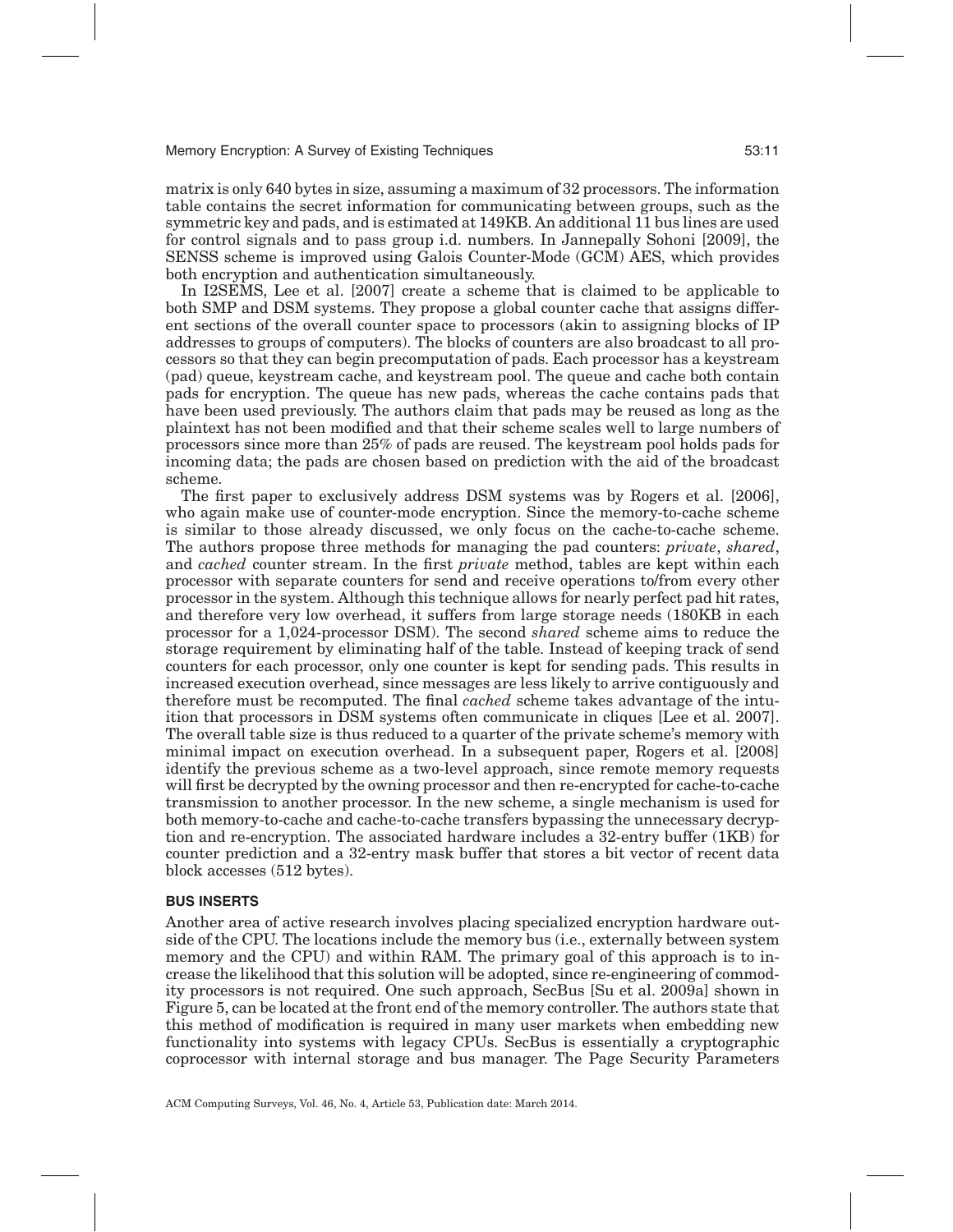<span id="page-11-0"></span>

Fig. 5. SecBus hardware augmentation model.

Entry (PSPE) includes information to map pages to corresponding Security Policy (SP), which includes a confidentiality mode, integrity mode, and secret key. SecBus includes the ability to choose between multiple encryption modes based on the type of memory (i.e., code or data).

[Enck et al. \[2008\]](#page-23-3) designed a Memory Encryption Control Unit (MECU) to again be placed on the memory bus between the processor and RAM. The goal of MECU is to provide the same guarantees of security provided by the volatility of traditional RAM when utilizing nonvolatile main memory. MECU uses an OTP scheme with internal storage for the array of counter seeds and the encryption engine. A secret key and master counter, which tracks the greatest overall counter, are stored on a removable smart card. In order to reduce the storage requirement, the encryption chunk granularity is increased from one cache line to *n*, where *n* is 256 in the common case but can grow to the entire memory for experimentation.

With the same goal as [Enck et al. \[2008\],](#page-23-3) [Chhabra et al. \[2011\]](#page-22-10) propose placing the cryptographic engine and other required hardware in nonvolatile RAM modules. Their scheme keeps most of the RAM encrypted with a smaller group of frequently accessed pages in plaintext in a similar fashion to [Hong et al. \[2011\].](#page-23-10) The authors claim that by doing this, the remainder of the RAM can be encrypted at power-down within 5 seconds, paralleling traditional RAM volatility.

### **OPERATING SYSTEM ENHANCEMENTS**

Similar to the bus insert method for enabling memory encryption, software-only approaches seek to provide solutions that can be implemented without major changes to applications or commodity hardware to increase the likelihood of adoption.

[Chen et al. \[2008\]](#page-22-11) propose an operating system controlled memory bus encryption technique for systems that offer SPMs or cache locking that is software controllable. Both types of memory are available in some embedded processors including the Intel XScale series. A new symmetric key is generated each time the system is booted, and random vectors (32 bits generated using /dev/urandom and padded with 0's) are used to initialize AES encryption at the granularity of a page. The vectors are then placed in memory with the pages. This scheme requires a 0.4% space overhead when used with 1KB pages. When a page fault occurs for a secure process, a specially crafted handler moves the encrypted page into the chip boundary and decrypts it there, placing it into the cache, which is then locked to prevent leakage of sensitive data. The locked region holds several pages of data and encryption variables. In order to facilitate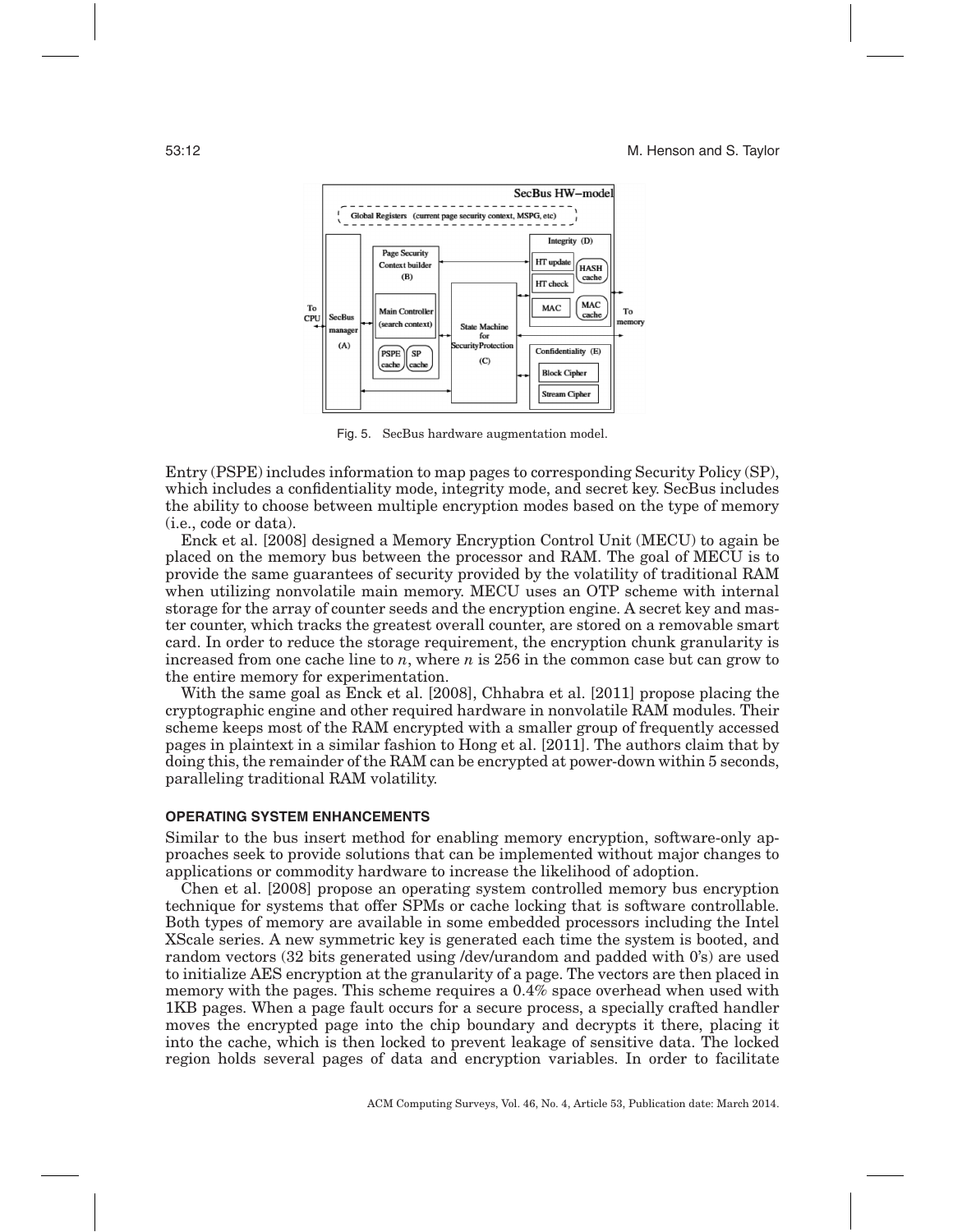#### Memory Encryption: A Survey of Existing Techniques 53:13

this special handling, a Boolean status variable is added to each process descriptor residing in kernel address space. The authors note that the scheme is appropriate when embedded systems designers can tolerate a significant performance overhead for protected processes.

In Cryptkeeper, [Peterson \[2010\]](#page-24-15) modifies the virtual memory manager and partitions RAM into two parts: the plaintext *Clear* and the encrypted *Crypt*. Essentially, this technique aims to reduce the amount of sensitive data available at any time in memory. All pages initially start in the clear, and the number of Free Clear Pages (FCP) is reduced with each allocation. The least recently used pages are encrypted and moved to the Crypt when the limit of FCP runs low. This operates under the assumption that the number of high-use pages will be small, and therefore most infrequently used pages will be encrypted. This has the unfortunate side effect of maintaining all of the important pages in the clear. A prototype Cryptkeeper system was designed based on the Linux 2.6.24 kernel. The kernel page structure was extended to include information indicating whether a page is in the Clear or Crypt portions of memory.

### **SPECIALIZED INDUSTRIAL DEVICES**

Industry offers several solutions for memory encryption, including low-frequency specialized processors for ATM use, expensive tamper-resistant coprocessors for financial transactions, proprietary gaming systems, and, more recently, enabling technologies in commodity processors to enhance trust.

The Dallas Semiconductor 5002FP secure processor is an 8051-compliant processor and runs at a maximum frequency of 16MHz [\[Dallas Semiconductor 1997\]](#page-23-6). The processor encrypts memory addresses to prevent traffic analysis on the memory bus in addition to data. The device uses spare processor cycles to place dummy memory accesses on the bus since analysis of memory access patterns can reveal useful information (e.g., encryption keys or sensitive algorithms) to attackers [\[Gao et al. 2006\]](#page-23-13). All external memory is encrypted via a proprietary encryption algorithm with a 64-bit secret key that is stored in a tamper-protected, battery-maintained static RAM. Plaintext code is uploaded via serial port, and a firmware monitor encrypts it and stores it in external RAM. The 5002FP is commonly used in credit card (i.e., point of sale) terminals, automated teller machines, and pay-TV decoders [\[Yang et al. 2005\]](#page-25-1). A newer version (DS5250) includes a larger 1KB instruction cache, which, according to Dallas Semiconductor, reduces the effect of memory encryption on execution speed, providing a 2.5X performance improvement. The newer processor runs at a maximum frequency of 25MHz.

Another active area of secure hardware used in industry is the cryptographic coprocessor, such as the IBM PCI-4758. These coprocessors include an impressive array of technology, including a secure processing environment, microprocessor, custom encryption and random number generation hardware, and shields and sensors (to help protect against destructive attacks) [\[Howgrave-Graham et al. 2001\]](#page-23-14). However, they are generally limited to IBM server platforms under customized contracts and tend to be used for financial and banking systems. A modified version of CP/Q message-passing kernel runs on the system, providing a subset of typical features. The secure module is encased in a flexible mesh of overlapping conductive lines meant to prevent any physical intrusion. If such intrusion is detected, the system responds by zeroizing the internal RAM, which holds the secret key. The stated purpose of the IBM secure coprocessor is to offload computationally intensive cryptographic processes (e.g., specialized financial transactions) from the host server.

Although mostly constrained for use in playing games and other entertainment media (unless compromised), gaming systems are some of the most capable (e.g., fast processor speed and relatively large storage) to incorporate memory encryption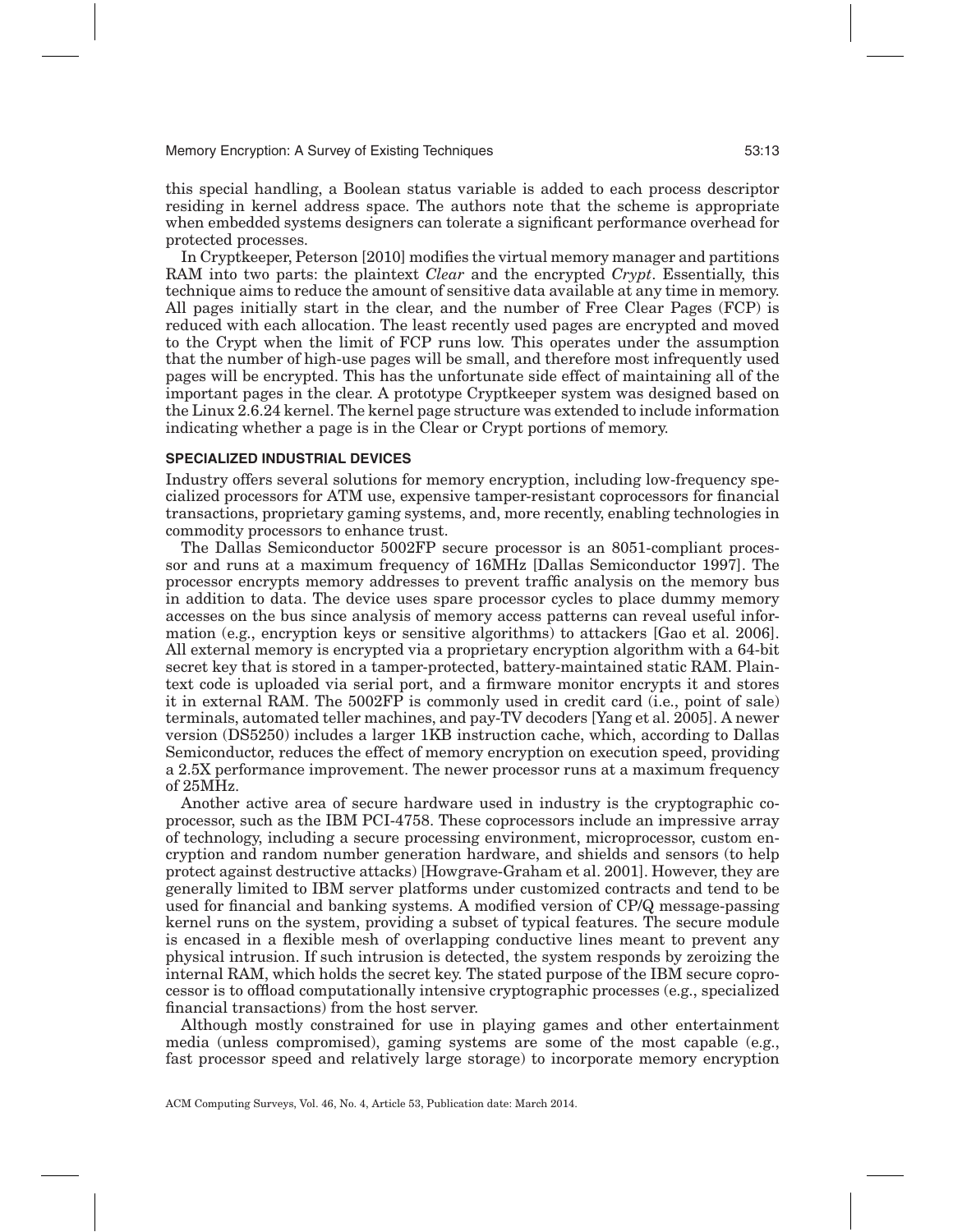techniques. As an example of these systems, the Xbox 360 provides encrypted/signed bootup and executables, partially encrypted RAM, and an encrypted hypervisor [\[Steil and Domke 2008\]](#page-24-16). These mechanisms are provided via a Microsoft proprietary processor with 64KB of internal RAM, random number generation, and encryption as opposed to the "off the shelf" processor used in the original Xbox. Although it is possible to use the Xbox as a general-purpose platform, this requires compromising the system's security measures first. Alternatively, the Sony Playstation 3 includes many of the same security mechanisms of the Xbox 360 but allows the end user to partition the hard drive for use with a chosen (e.g., Linux) operating system. However, the proprietary security mechanisms of the Playstation 3 are not available to the additional operating system [\[Conrad et al. 2010\]](#page-23-15).

The Trusted Computing Group (TCG) designed the Trusted Platform Module (TPM) based on the IBM 4758 secure coprocessor [\[Vandana 2008\]](#page-25-5). The TPM provides secure key storage and the capability for platform measurements for chain-of-trust booting. The current specification for the TPM calls for it to be attached to a typical motherboard via the Low Pin Count (LPC) bus. The TPM provides nonvolatile storage for encryption keys and an encryption engine including support for RSA, SHA-1 hashing, and random number generation. The LPC bus is limited in speed, and the cryptographic engine on the TPM is not meant to be a cryptographic accelerator. More than 350 million TPMs were deployed as of 2010 and can be found in many laptops and general-purpose computers (disabled by default) [\[Dunn et al. 2011\]](#page-23-16). On its own, the TPM would not be powerful enough to provide general memory encryption with acceptable overhead. However, the TPM may be used to provide secure key storage between power cycles. Unfortunately, a small weakness still exists in that keys must be sent in the clear over the LPC bus to the CPU, allowing a bus snooping attack to capture them [\[Simmons 2011\]](#page-24-17). Other interesting methods to store encryption keys have been described recently in schemes targeted at preventing cold-boot attacks on FDE. For example, [Muller et al. \[2011\]](#page-24-5) describe TRESOR, a technique for utilizing CPU debug registers for encryption key storage. In order to protect against memory attacks on the key, the decryption routines are carefully written in assembly to avoid using the stack, heap, or data segment during decryption. By utilizing Advanced Encryption Standard– New Instructions (AES-NI), TRESOR was shown to perform better than software-based FDE (17.04MB/s vs. 14.67MB/s) with the additional protection. A similar approach is taken in [Simmons \[2011\]](#page-24-17) except that registers used for performance counting are targeted for master key storage with multiple encrypted keys being stored in RAM.

Intel has recently filed several patents for processors incorporating memory encryption, perhaps indicating a move toward support in commodity processors [\[Gueron et al.](#page-23-17) [2012;](#page-23-17) [Gueron et al. 2013\]](#page-23-18). The patents describe a new processor with hardware including a memory encryption engine and on-chip storage for counters. The hardware described in the application modifies the AES-XTS *tweak* mode of operation. XTS stands for XEX-based tweaked codebook mode with ciphertext stealing, and this mode is typically used for disk encryption [\[Martin 2010\]](#page-24-18). A tweak is similar to an initialization vector and is an additional input to a cipher designed to protect against similarities in ciphertext. For disk encryption, the tweak tends to be the sector number. In Intel's patents, the tweak is extended to include a time stamp or counter value along with the memory address. The counter is updated each time a cache line is written, providing protection against a replay attack where a chunk of memory is copied and inserted back into memory at a later time.

#### **COMMODITIZED SECURITY HARDWARE**

Most of the approaches in the memory encryption literature assume that several components are necessary for secure, efficient performance: a way to generate and securely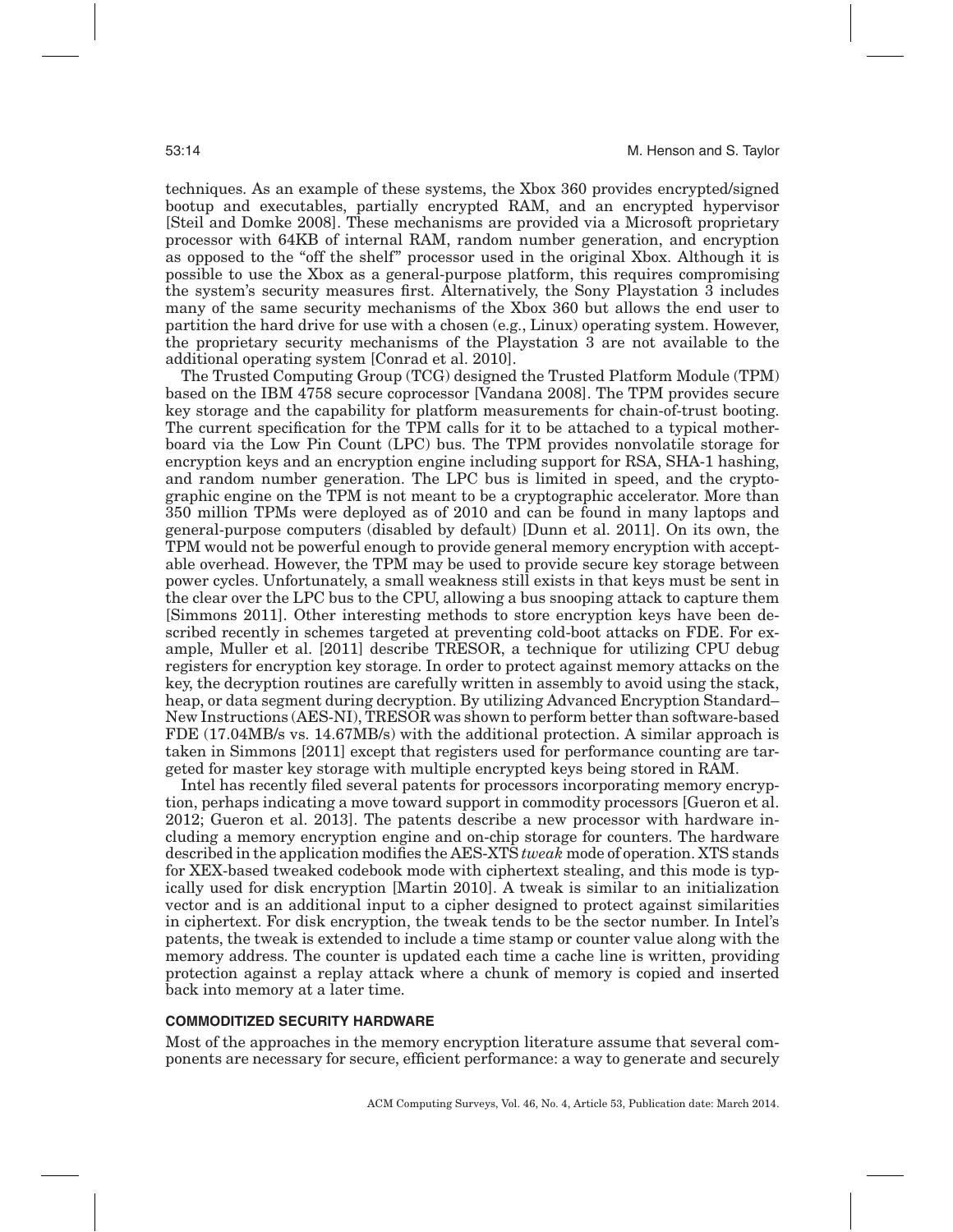store encryption keys (i.e., not in RAM), and hardware to accelerate encryption performance. Although not targeted specifically at memory encryption, nascent technology could be used to form the basis of an encrypted memory solution for general-purpose systems. One of the developers of IBM's 4758 cryptographic coprocessor has suggested, for example, that a general-purpose system with hardware support (e.g., a TPM) could theoretically be turned into a somewhat less secure but more pervasive and less expensive version of the 4758 [\[Smith 2004\]](#page-24-19). Encryption engines have been added to Intel's core i5 and i7, AMD's bulldozer, and various embedded processors [\[Muller et al. 2011\]](#page-24-5). For X86 systems, Intel's AES-NI includes six instructions to speed up key expansion and encryption. Intel states that the new instructions can provide a two- to threetime performance improvement over software-only approaches for nonparallel modes of operation such as CBC encryption [\[Gueron 2010\]](#page-23-19). Further, a 10-fold improvement can be realized for parallelizable modes including CBC-decrypt and counter mode encryption. As an example of the performance improvements possible, the authors ran TrueCrypt's encryption algorithm benchmark test on a MacBook Pro with an Intel i7 dual-core, 266GHz CPU. Using a 5MB buffer in RAM, the throughput averages 202MB/s without AES-NI support, and 1GB/s with it—approaching the speed required to overcome encryption overheads on general-purpose systems.

Henson and Taylor [2013a,b] are among the first to take advantage of this commoditization of security hardware for use in implementing memory encryption. The IMX53 development board is used in conjunction with an ARM cortex A8 processor that contains security hardware within its boundary. The hardware consists of encryption and hashing engines and random number generation as well as facilities for trusted booting. A small (∼35KB) microkernel called *Bear* is developed and integrated with the A8 and security hardware. As the work is implemented on commodity hardware, it considers many of the details that are not thoroughly addressed in the other surveyed literature (i.e., simulation work). For example, encryption is explored at process component granularity (e.g., stack, heap, code) with analysis of the overhead for encrypting each component. The work takes advantage of on-chip, Internal RAM (iRAM) as well as cache to provide the secure processing environment. Outside of this chip boundary, all code and data are encrypted. Most of the memory encryption functionality is tied to the context-switching routines in the microkernel. The microkernel fits into the iRAM and is part of the TCB in this work.

#### **ANALYSIS**

Although the primary goal of memory encryption architectures is security, the work tends to focus on the overheads involved, both in chip area and performance degradation. This is unfortunate although unsurprising given that most of the work is simulated, and it is within the intricacies of implementation that security vulnerabilities tend to be found. The analysis here focuses on the data available, including encryption latencies, performance degradation, simulation environments, operating system assumptions, overall space requirements, user requirements, and general observations regarding security.

Since the performance degradation of memory encryption results in less likelihood of its use, it is an extremely important factor in the comparison of different schemes. One of the major issues with the body of literature is the lack of a common set of measurement standards, with explicit assumptions regarding memory access latency, encryption latency, and so forth. This makes it difficult to directly compare approaches and draw valid conclusions. Encryption latencies are typically given as the number of cycles required to encrypt/decrypt a cache line that varies from 16 to 128 bytes, typically using a value of 64 bytes. The latencies range from 11 to 160 cycles, with 80 being the most common value (especially in the multiprocessor work). [Rogers et al. \[2006\]](#page-24-14)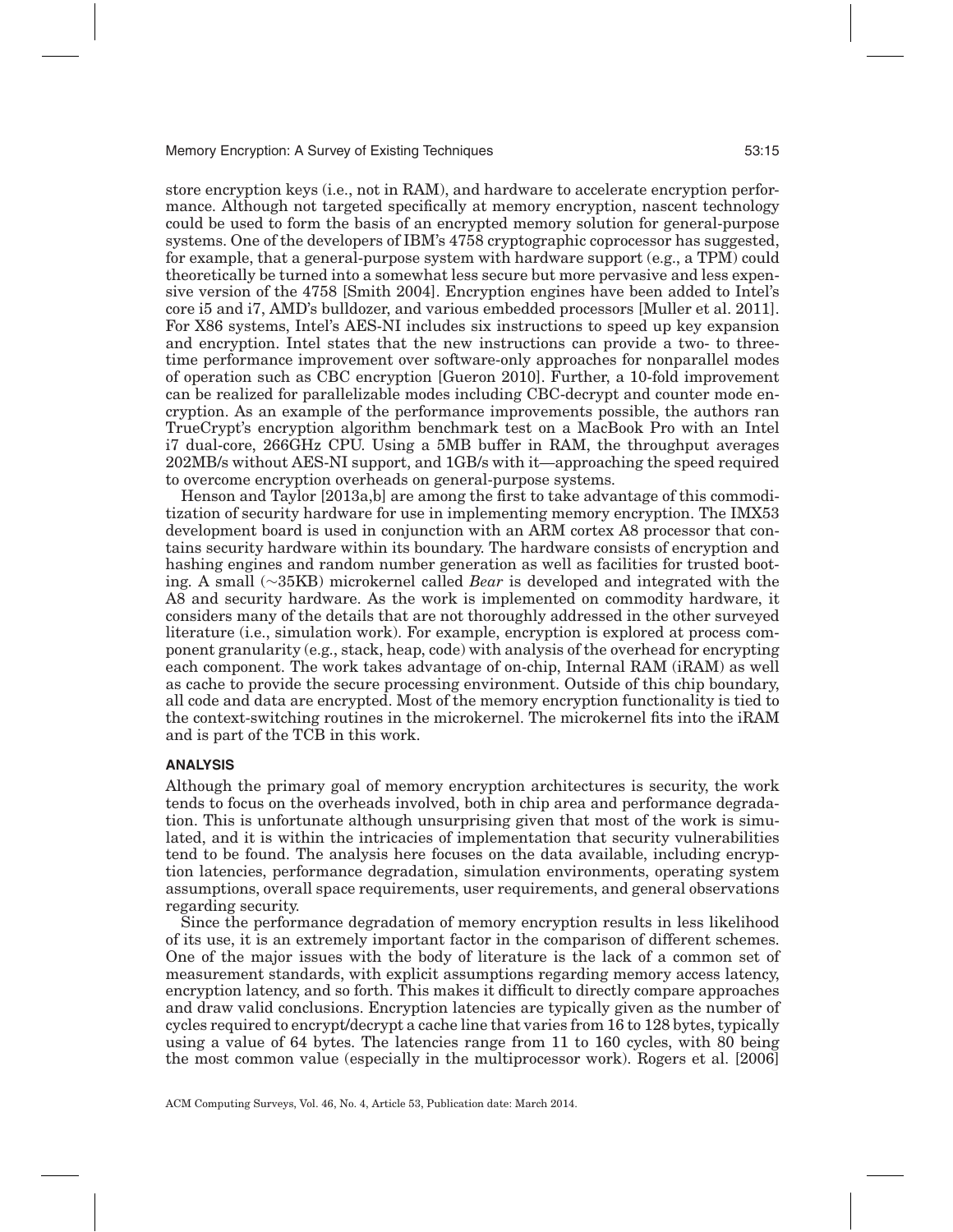state that 80-cycle latency is assumed in order not to penalize the direct encryption scheme (upon which they are trying to improve) since a recent (circa 2006) hardware implementation required more than 300ns. Cycles and nanoseconds are often used interchangeably, since many of the systems modeled are based on 1GHz processors. Low encryption latencies are possible, although at the cost of large die area, making them appropriate for powerful processors. For example, it is claimed in [Suh et al. \[2003\]](#page-24-8) that 40 cycle-latency is achievable with four AES units chained together requiring 300,000 gates. In Aegis [\[Suh et al. 2007\]](#page-25-0), a single AES unit is estimated at 86,655 gates, which the authors claim is modest when compared to the size of commercial cores. Unfortunately, the OR1200 soft core used to demonstrate Aegis is only approximately 60,000 gates (meaning that one AES unit is 144% of the original core size).

The methods used for determining performance include mathematical models, simulation, kernel prototypes, and FPGA prototypes, with various benchmarking suites used in the latter three. Simulation is performed with (in order of decreasing usage) SimpleScalar, Simics, SESC, GEMS, SOC designer, RSIM, and M5. Benchmark suites used include SPEC2000, SPLASH2, Mediabench, EEMBC, and several user-developed varieties such as one entitled "memeater." A group of the simulations utilize SimpleScalar, and [Duc and Keyell \[2006\]](#page-23-5) note that this simulator neglects the impact of the operating system and other running processes. Besides these limitations, some authors admit a lack of model fidelity with significant differences between systems modeled and those targeted. For example, in Chen et al.  $[2008]$ , an  $\times 86$  architecture is modeled since it happens to be better supported by the simulation tool (Simics) even though the scheme is actually targeted for embedded-ARM systems. Unfortunately, even if a system under test were to be modeled perfectly, the simulation tools themselves have been shown to sometimes exhibit behavior unlike real systems. In [\[Muller](#page-24-5) [et al. \[2011\],](#page-24-5) the behavior of CPU registers is interrogated under simulation in QEMU with the contents surviving soft-boot. This behavior would circumvent the protections afforded in that work; however, real hardware behaves differently and zeroes out the registers.

A summary of the featured techniques is presented in Table [I](#page-16-0) to provide an overview of memory encryption. The table includes basic characteristics of each approach, such as complexity information including execution and storage overheads. In order to fairly compare the different schemes, several assumptions were made. For example, the size of internal storage required is sometimes dependent on the size of RAM, and where possible, an assumption of 1GB is made. Similarly, an assumption of 32 processors is made where possible for the multiprocessor approaches. When there is no data available, an element of the table is left blank. Two values are commonly reported in the literature with regard to execution overhead: worst case (max) and the average (based on some suite of benchmark tests) percentage slowdown when compared to nonprotected execution. Storage overheads typically break down into internal (cache) and external (RAM) usage (and one example of the increase to overall code size). Operating system approach indicates whether the authors assumed the existence of a secure kernel (A), described hardware to protect the processes from an insecure kernel (H), or ignored the operating system (I) (further discussion of this requirement follows). Finally, slightly fewer than two-thirds of the authors included memory integrity (I) along with memory confidentiality (C) mechanisms. Where possible, results (e.g., execution overhead and storage) are provided for memory encryption only. Maturity indicates how the technique was evaluated if not a commercial product. Methods appear in the table as they are presented in the survey and detailed in the approach column: monolithic processor, multiprocessor, bus insert, or software/direct or counter-mode encryption.

*Security level* refers to the overall security of the memory encryption approach with the following factors from the table taken into consideration: category, operating system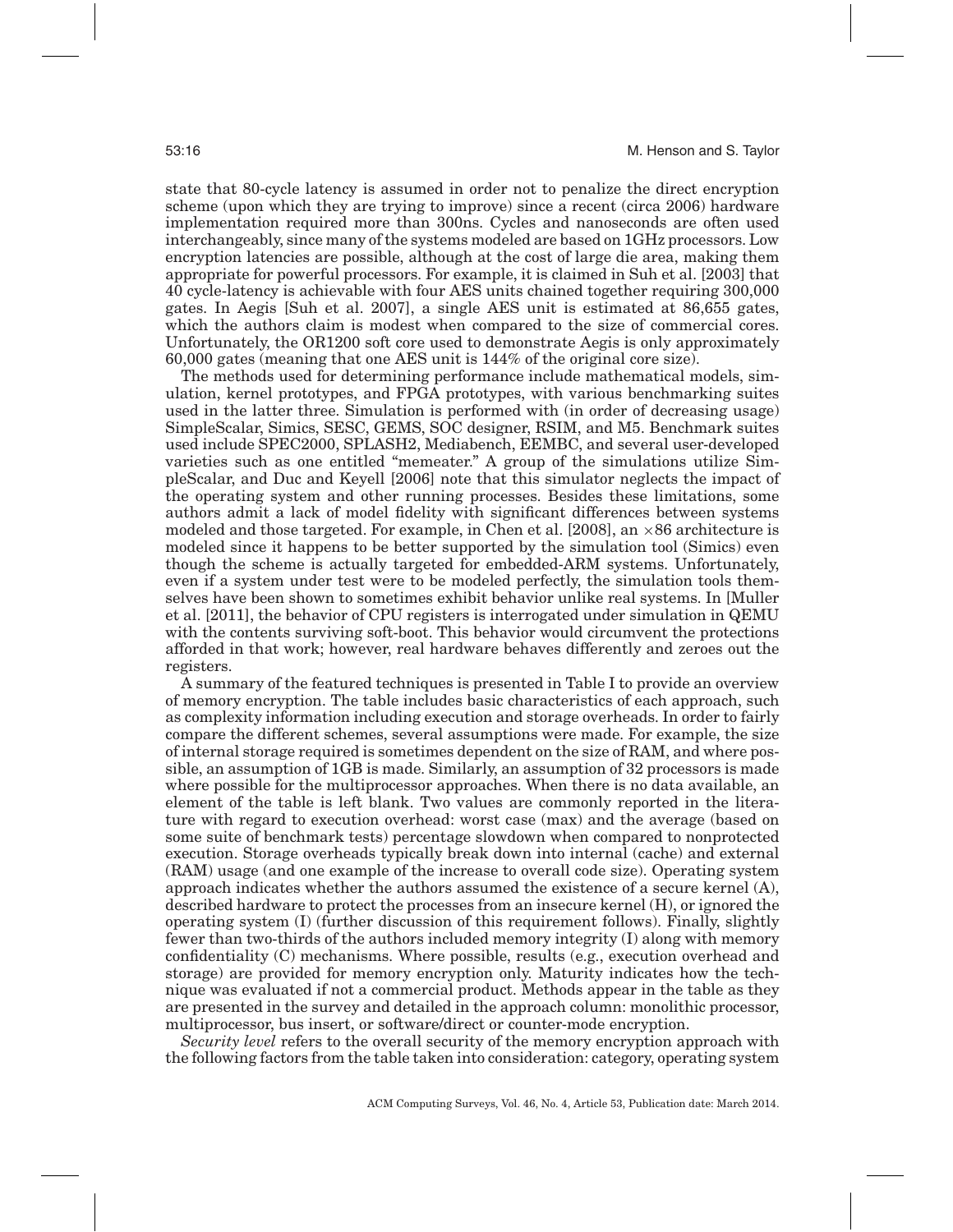| Security<br>Level<br>$1 - 6$                        | S                         | G                       | S                       | G                       | G                                           | 5                 | S                         | 4                          | G                        | 4                       | 5                 | G                         | 4                                                       | (Continued) |
|-----------------------------------------------------|---------------------------|-------------------------|-------------------------|-------------------------|---------------------------------------------|-------------------|---------------------------|----------------------------|--------------------------|-------------------------|-------------------|---------------------------|---------------------------------------------------------|-------------|
| Full/Partial<br>Encryption<br>Memory                | <b>PME</b>                | <b>FME</b>              | <b>FME</b>              | <b>FME</b>              | <b>FME</b>                                  | <b>FMR</b>        | <b>PME</b>                | <b>FME</b>                 | <b>FME</b>               | <b>FME</b>              | <b>FME</b>        | <b>FME</b>                | <b>FME</b>                                              |             |
| Encryption<br>Algorithm                             | 3 DES                     | <b>AES</b>              | <b>UNK</b>              | AES                     | <b>AES</b>                                  | AES-GCM           | <b>AES</b>                | <b>AES</b>                 | <b>AES</b>               | AES                     | AES               | AES-CBC                   | AES-GCM                                                 |             |
| (I)ntegrity<br>$\left( \text{C}\right)$ on<br>f     | $1 + 0$                   | $1 + 1$                 | ◡                       | $\frac{1}{C}$           | O                                           | $C + I$           | $C + I$                   | ల                          | $\frac{1}{C}$            | $\frac{1}{C}$           | $1 + 0$           | $-1$                      | $C + I$                                                 |             |
| Maturity                                            | Math                      | $\sin$                  | Sim                     | P-FPGA                  | $\sin$                                      | Sim               | Sim                       | $\sin$                     | Sim                      | Sim                     | $\sin$            | $\sin$                    | $\sin$                                                  |             |
| Operating<br>Approach<br>System                     | $H + Vint$<br>Machine     | $H + Part$ of<br>Kernel |                         | $H + Part$ of<br>Kernel | Ξ                                           | ⋖                 | 〓                         |                            | Η                        |                         | ∢                 | Ξ                         |                                                         |             |
| (R)AM, (C)ode<br>(I)nternal,<br>Overhead<br>Storage | I – Private Mem<br>& XVMM | $I - Key Table$         | $1.5$ MB-I              | 12 KB-I 6%-R            | 64 KB-I 1.5%-R                              | 32 KB-I 1.5%-R    |                           | 32 B-I 12.5%-R<br>$3% -C$  | 32 KB-I 1.6%-R           | 32 KB-I 1.6%-R          | 32 KB-I 25%-R     | 149 KB-1                  | 4.8 KB-I                                                |             |
| Average %<br>Execution<br>Overhead<br>Max/          | $\frac{50}{ }$            | $\frac{3}{2}$           | $\overline{1}$          | 32/4.5                  | /3.9                                        | 9/2               | 7.4/3                     | /2.3                       | 13/5.2                   | 13/1.6                  | 55 /              | /12                       | 15.2                                                    |             |
| Category                                            | Mono/Direct               | Mono/Direct             | Mono/Direct             | Mono/Counter            | Mono/Counter                                | Mono/Counter      | Mono/Counter              | Mono/Counter               | Multi/Counter            | Multi/Counter           | Multi/Counter     | Multi/Counter             | Multi/Counter                                           |             |
| Reference                                           | Lie et al. [2000]         | Kgil et al.<br>[2005]   | Rogers et al.<br>[2005] | Suh et al.<br>[2003]    | $\frac{$ Yang et al.<br>$\left[2005\right]$ | Yan et al. [2006] | Duc and Keryell<br>[2006] | Nagarajan et al.<br>[2007] | Chhabra et al.<br>[2011] | Rogers et al.<br>[2007] | Shi et al. [2004] | $Z$ hang et al.<br>[2005] | ${\small\bf Jannepally} \\ {\small\bf et\ al.\ [2009]}$ |             |

Table I. Summary of Memory Encryption Techniques Table I. Summary of Memory Encryption Techniques

<span id="page-16-0"></span>ACM Computing Surveys, Vol. 46, No. 4, Article 53, Publication date: March 2014.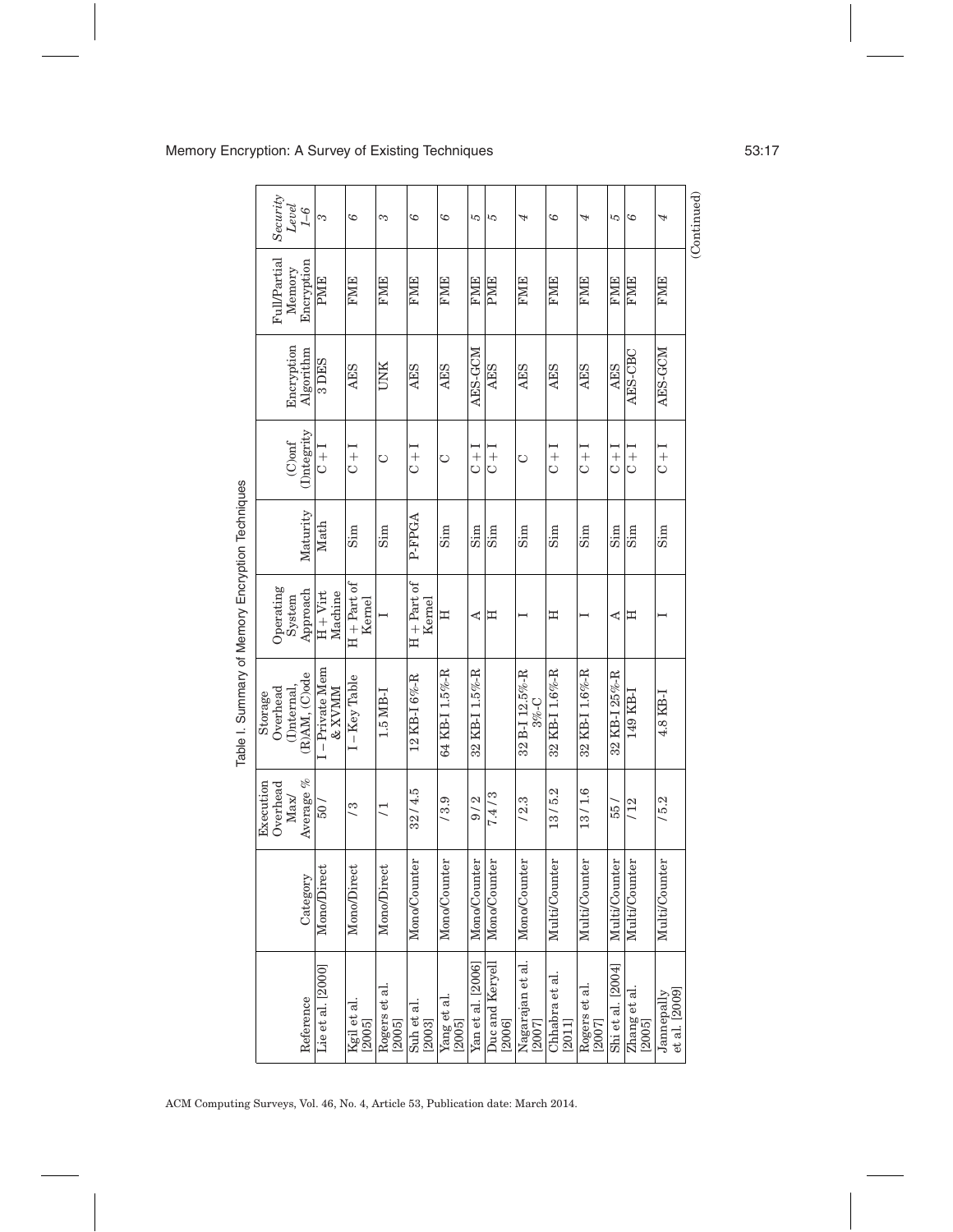| Security              | $_{I-\rm 6}^{Level}$                        |                   |                         |                         | ణ                 |                       |                                                                          |                       | S)              | 6                            |
|-----------------------|---------------------------------------------|-------------------|-------------------------|-------------------------|-------------------|-----------------------|--------------------------------------------------------------------------|-----------------------|-----------------|------------------------------|
| Full/Partial          | Encryption<br>Memory                        | <b>FME</b>        | <b>FME</b>              | <b>FME</b>              | <b>FME</b>        | <b>FME</b>            | <b>PME</b>                                                               | <b>PME</b>            | <b>PME</b>      | <b>FME</b>                   |
|                       | Encryption<br>Algorithm                     | <b>AES-GCM</b>    | <b>AES</b>              | <b>AES</b>              | UNK               | <b>UNK</b>            | <b>AES</b>                                                               | AES-CBC               | AES-ECB         | <b>AES</b>                   |
|                       | (I)ntegrity<br>$\left( \text{C}\right)$ onf | $1 + 1$           | $1 + 1$                 | $C + I$                 | $1 + 1$           |                       |                                                                          |                       | Ò               | Ò                            |
|                       | Maturity                                    | Sim               | $\sin$                  | $\sin$                  | $\sin$            | $\sin$                | $\sin$                                                                   | $\sin$                | P-Soft          | P-Hard                       |
| <b>J</b> perating     | Approach<br>System                          |                   |                         |                         | ⋖                 | ⊞                     | Ξ                                                                        | ⋖                     |                 | Microkernel                  |
| Overhead<br>Storage   | (R)AM, (C)ode<br>(I)nternal,                | <b>608 KB-I</b>   | 4.5 KB-I                | 33.5 KB-I               |                   | 131 KB-I              | <b>T-BM 87</b>                                                           | $0.4\% - R$           |                 |                              |
| Execution<br>Overhead | Average $\%$<br>Max                         | 10/4              | $\frac{6}{5}$           | 7/1.6                   | 23,753/<br>100    | 4.4/2.1               | 20/7.2                                                                   | 78/37                 | 800/9           | $\frac{50}{ }$               |
|                       | Category                                    | Multi/Counter     | Multi/Counter           | Multi/Counter           | Insert/Direct     | Insert/Counter        | Insert/Direct                                                            | Soft/Direct           | Soft/Direct     | Mono/Direct                  |
|                       | Reference                                   | Lee et al. [2007] | Rogers et al.<br>[2006] | Rogers et al.<br>[2008] | Su et al. [2009a] | Enck et al.<br>[2008] | $\begin{array}{c} \text{Chabra and}\\ \text{Soihin } [2011] \end{array}$ | Chen et al.<br>[2008] | Peterson [2010] | Taylor [2013b]<br>Henson and |

| r |
|---|

ACM Computing Surveys, Vol. 46, No. 4, Article 53, Publication date: March 2014.

53:18 M. Henson and S. Taylor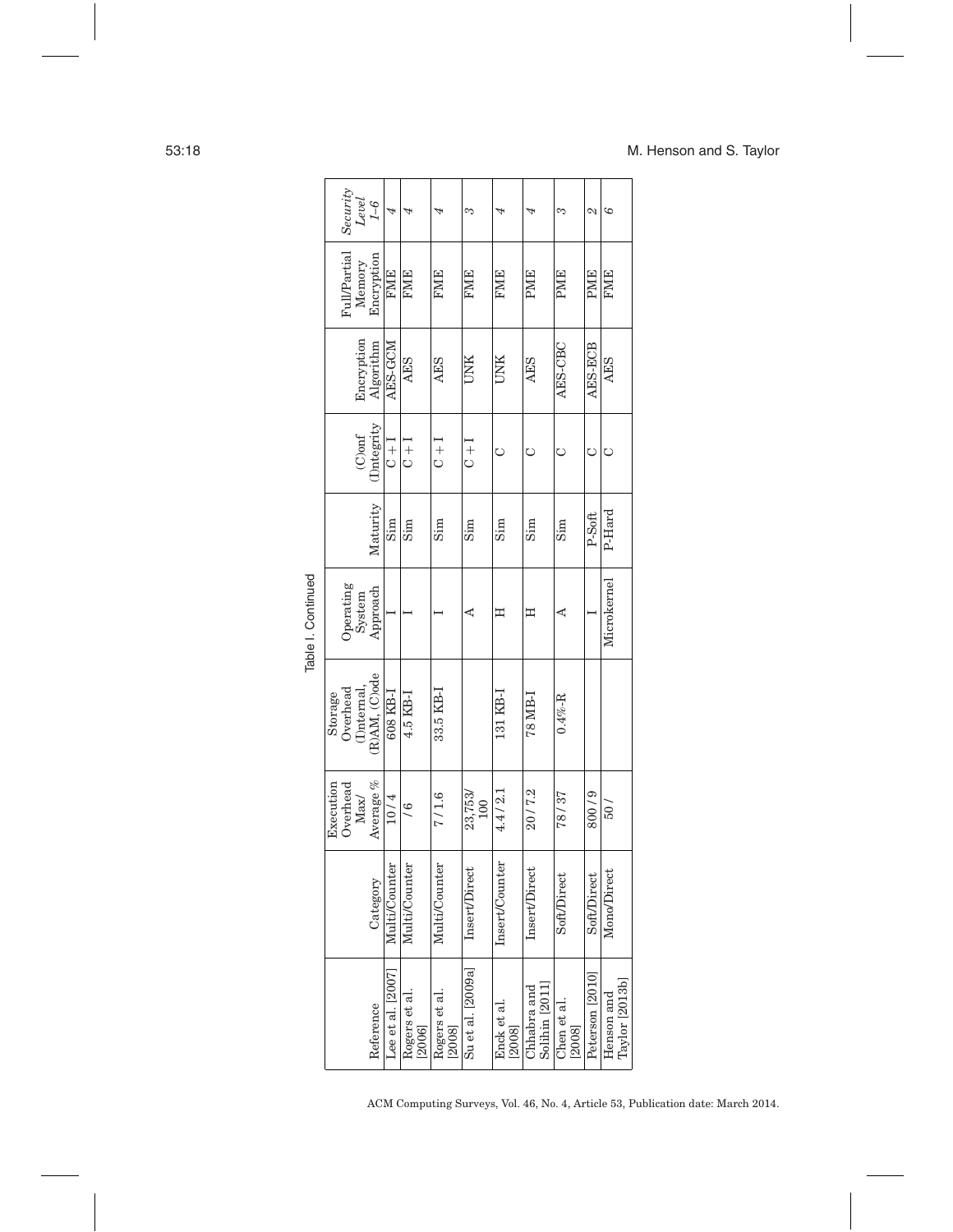approach, encryption algorithm, and partial versus full memory encryption. Specifically, the five sections are scored with maximum points as follows: category (1), operating system approach (2), encryption algorithm (2), and encryption level (1). A score of 6 represents a system capable of addressing a wider range of memory threats than those with lower scores. For category, no points are given for bus inserts and software approaches due to inherent weaknesses of these techniques when compared to hardware approaches. The operating system approach is scored as follows: hardware (2), assumption of secure operating system (1), no discussion (0). The encryption algorithm used receives 2 points for AES and 1 point for DES or unknown algorithms. We will consider partial/full memory encryption and security level in more detail. Although partial memory encryption schemes are typically used to decrease both space and execution overheads, they place the onus for identifying secure components, a nontrivial task, on application or system designers. Today, an analog can be observed in the adoption of hard disk encryption technologies, whereby administrators struggling to identify which files (or parts of files) require encryption are opting instead for FDE [\[Brink 2009\]](#page-22-0). Since it is difficult for end users to properly determine which processes should be encrypted, partial memory encryption receives 0 points, with FME receiving 1.

A comparative analysis on the relative security of these techniques is nontrivial, and it is important to note that the analysis in this work favors approaches that aim to mitigate a wide range of threats over those with a narrower scope. For example, FME will receive a higher score than an approach to add volatility to magnetic RAM, making it behave more like traditional RAM. Additional factors to consider when analyzing these works include consideration of implementation details outside of the "steady state" such as key escrow, delivery of secure code, interprocess communication, and so forth, although these are not used for the purposes of scoring.

Each approach is qualitatively evaluated on the five components listed earlier, receiving a total score ranging from 1 to 6. As an example, the Aegis approach [\[Suh](#page-24-8) [et al. 2003\]](#page-24-8) is among the highest security level of the works surveyed (6): the category is monolithic processor with encryption support built in  $(+1)$ ; the operating system approach includes both hardware and a small, trusted kernel  $(+2)$ ; the AES encryption algorithm is used  $(+2)$ ; and FME is provided  $(+1)$ . Although not part of the score, much of the additional details required for a fully functional, secure implementation are discussed in Aegis. It is unsurprising that the approach with the highest security evaluation is also among the most mature (implemented as an FPGA prototype) since implementation allows for exploration of security trade-offs. In contrast, operating system controlled memory encryption [\[Chen et al. 2008\]](#page-22-11) is classified among the lowest security levels (3): this approach is software based (+0); *assumes* that the kernel is secure  $(+1)$ ; utilizes AES encryption  $(+2)$ ; and targets partial memory encryption  $(+0)$ . Additionally, this work lacks sufficient detail for a fully functional system and assumes that the attacker is a *clever outsider*.

For direct encryption, the performance overhead ranges from a claimed low of 1% in [Rogers et al. \[2005\]](#page-24-7) based on simulation of predecryption to a high of 50% for XOM [\[Lie](#page-24-6) [et al. 2000\]](#page-24-6) using mathematical analysis based on a worst-case scenario. Rogers et al. find an average slowdown for a model of XOM of 21% based on the same 18 SPEC2000 benchmarks used in their own simulation work. In four particular benchmarks (applu, bt, ft, and mcf), the overall execution time for predecryption is similar to the direct encryption scheme because prefetching adds mispredicted memory references to bus traffic, increasing contention. Overhead for OTP-based encryption, in monolithic chips, ranges from a claimed 1.6% for AISE (SESC and 21 CPU2000 benchmarks) [\[Rogers](#page-24-10) [et al. 2007\]](#page-24-10) to up to 50% for the basic model in CryptoPage (SimpleScalar and 10 CPU2000 benchmarks) [\[Duc and Keryell 2006\]](#page-23-5). The authors of CryptoPage claim that only 1% of this overhead is attributable to the memory encryption.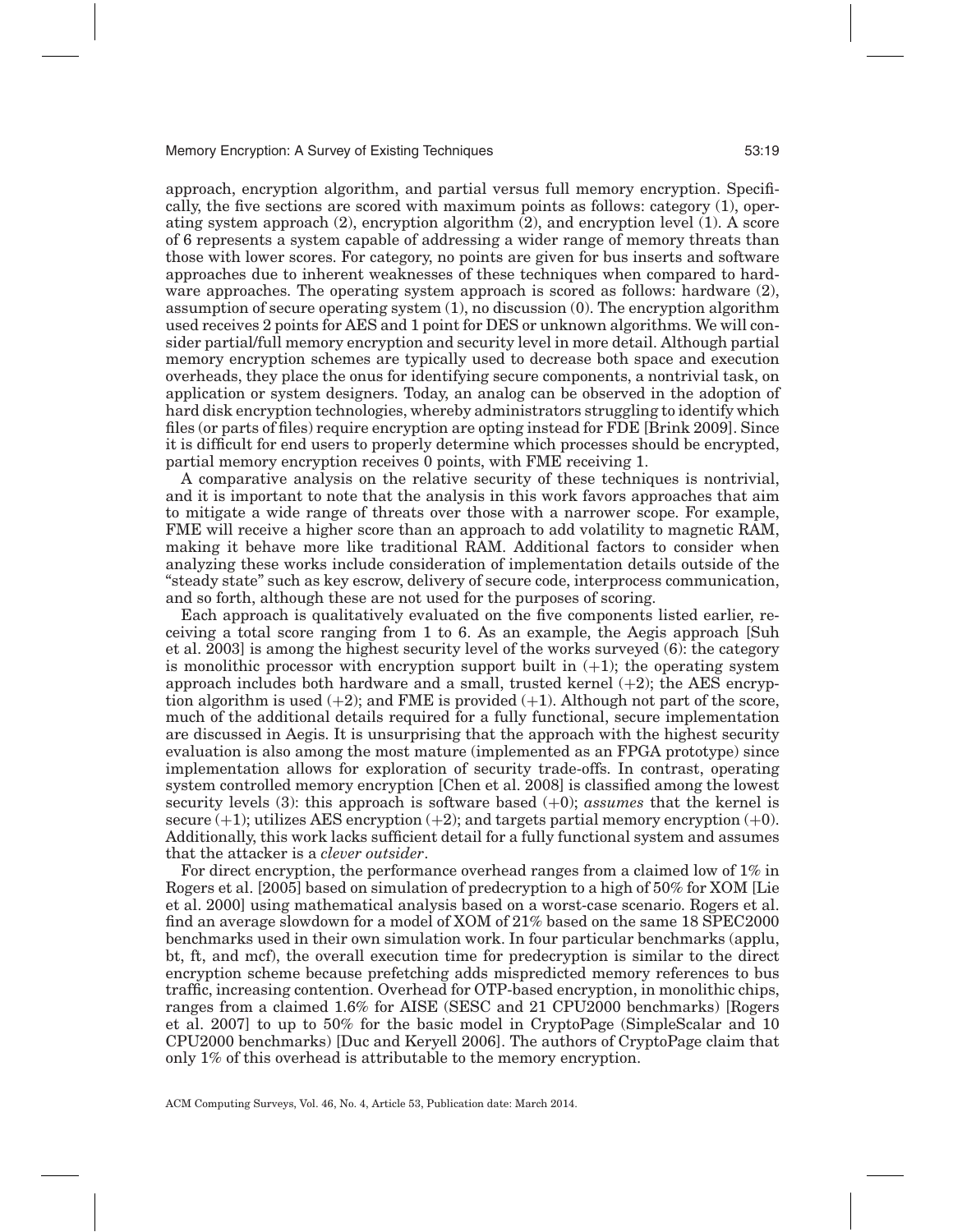For multiprocessor systems, the reported overheads range from a low of 4% in I2SEMS (Simics + GEMS and 4 SPLASH2 benchmarks) [\[Lee et al. 2007\]](#page-24-13) to a high of 55% in [Shi et al. \[2004\]](#page-24-9) (RSIM and 6 SPLASH2 benchmarks). I2SEMS is claimed to work equally well on both SMP and DSM systems, but the simulation environment is limited to SMP. Cache-to-cache overheads are very low (especially for SMP systems that use the shared bus for synchronization) in these multiprocessor schemes. All of the multiprocessor schemes build upon work in the monolithic memory encryption area and use the counter- mode (OTP) model.

There are only two models surveyed for hardware insert, and they exhibit very different performance characteristics. MECU [\[Enck et al. 2008\]](#page-23-3) is based on the OTP scheme and exhibits 2.1% and 4.1% overhead based on block sizes of 256 and 4,096 cache lines, respectively, and SimpleScalar simulation with 5 SPEC2000 benchmarks. SecBus [Su et al. 2009a] is based on direct encryption and exhibits worst-case slowdowns of 472% based on various EEMBC benchmarks and SoC designer. Besides the method of encryption, the architectures modeled add to the significant differences in overhead. Whereas SecBus is simulated on an embedded system with 16KB L1 cache and no L2 cache, MECU is modeled after an x86 system with 32KB L1 and 256KB unified L2. Clearly, the amount of cache available has a huge impact on performance. If complete working sets fit into a system's cache, the penalty for memory encryption includes only the initial decryption time, which is amortized across the entire duration of the process.

As might be expected, the software-only approaches suffer from impractical overheads. [Chen et al. \[2008\]](#page-22-11) simulated operating system controlled memory encryption and report from 137% to 850% overhead based on Simics and Mediabench benchmarks. In Cryptkeeper [\[Peterson 2010\]](#page-24-15), the overhead to read a page when compared to an unprotected system is 6,015%. As far as commercial hardware, there is no literature available reporting the performance degradation of either the Dallas Semiconductor chips or the IBM cryptographic coprocessors (e.g., PCIXCC). However, these solutions run at slow overall frequencies (25MHz and 266MHz, respectively) and are not particularly well suited for general-purpose systems. The IBM PCIXCC coprocessor has a reported AES-128 throughput of 185MB/s.

In general, the counter-mode methods exhibit less computational overhead than the direct encryption techniques and are resistant to direct encryption's statistical weaknesses. However, the choice of size for the counter is critical since a "wraparound," whereby the counter resets to zero, requires a change of key in order that each pad is only used once (a condition necessary to ensure protection from chosen plaintext attacks) [\[Lipman et al. 2000\]](#page-24-20). In the case where only one key is used, the entire memory then requires re-encryption. This re-encryption can be costly depending on the size of memory and results in a temporary freezing of the system, which is unacceptable for real-time performance [\[Yan et al. 2006\]](#page-25-2). Choosing a value too small will result in too many re-encryptions, but choosing one too large will require unacceptable amounts of storage space either in cache or memory. For example, in [Suh et al. \[2003\],](#page-24-8) the authors suggest that 32 bits is an appropriate size for the counter. However, even at this size, and based on their simulations, a re-encryption is required every 5.35 hours on average and every 35 minutes for a particularly memory-intensive program. In [Yang](#page-25-1) [et al. \[2005\],](#page-25-1) the authors choose to disregard the problem since the provided security is assumed to be no weaker than that of the XOM scheme, whereas the wraparound issue is not considered at all in [Suh et al. \[2007\].](#page-25-0) [Yan et al. \[2006\]](#page-25-2) attempt to address the counter size versus re-encryption problem with their split-counter encryption scheme. With larger page counters and multiple smaller per-memory block counters, overruns result in a much finer granularity of re-encryption (per page instead of per process). Since some pages are written back to memory more often than others, the overall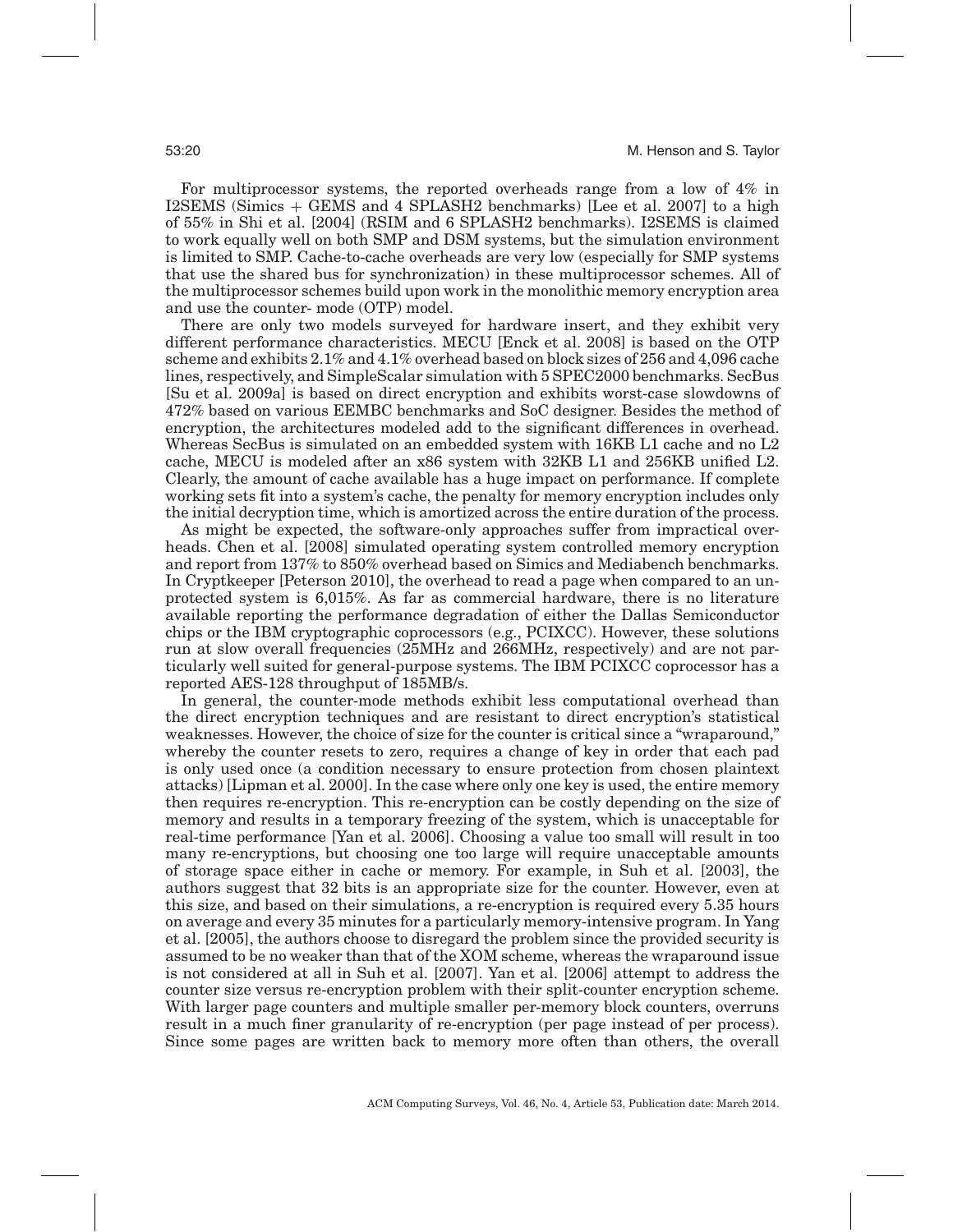necessity for re-encryption is reduced, since the fastest incrementing counter would have controlled the entire memory space in previous schemes. Another critical decision involves where to store the counters.

Although using cache is obviously faster, it is also problematic because cache resources are typically limited and expensive. If pre-existing cache space is utilized instead, additional memory references occur since part of processes' working sets are forced out of cache (essentially reducing the size of the usable cache, causing capacity misses). For example, in [Yang et al. \[2005\],](#page-25-1) the authors state that a 1GB memory space would require more than 8 million sequence numbers based on cache line granularity and a cache line size of 128 bytes. Adding a cache that large (∼28MB) is unreasonable, so the authors suggest adding a much smaller 64KB one. However, this design decision either limits the security of the system, since a large part of memory would be unencrypted, or some sequence numbers would be stored in memory. There are 32K numbers (2 bytes each) stored in the SNC covering 32K L2 cache lines and 4MB of memory. Although RAM is slower than cache, the seed (which is smaller than a cache line) is the first memory access and would arrive earlier than the rest of the reference. Although this does not hide as much latency as using cache, it is an improvement over the direct encryption scheme. This technique would also render part of RAM unusable, as it would be utilized for additional storage.

In AISE [\[Rogers et al. 2007\]](#page-24-10), the authors suggest that all of the previous OTP schemes are flawed in their use of memory address as part of pad computation. Using virtual addresses as a component of the input to the pad seeds may lead to a vulnerability, since separate processes will use the same address tweak as part of the seed (breaking the requirement for pad uniqueness). Additionally, using the virtual address for pad computation can cause problems for shared memory interprocess communication, since the pads would be different for the various processes even though both need to access the plaintext. For schemes using the physical address as part of the pad computation, there are other issues when swapping to the backing store. Since pages in memory that are swapped out are likely to reside at a new physical address when brought back in, there is a potential for pad reuse or the requirement for a decryption and re-encryption of a page loaded into a different address.

Industrial implementations have been shown to be vulnerable to attack. Kuhn [1998] demonstrates what is essentially a brute-force attack on the 5002FP. External hardware is used to control input to the processor and force it to power cycle. After each power-on, different encrypted "guesses" (possible instructions) are fed to the system, and the output ports are observed. The 5002FP had been described as the most secure processor available for commercial users at the time of this successful attack, which required a personal computer and a device built in a student laboratory for about \$300. One of the reasons the 5002FP is vulnerable to brute-force attack is the small size of the plaintext. Kuhn notes that encryption performed over whole cache lines (of at least 8 bytes) instead of on single bytes would make the brute-force attack impractical. There is no known example of a successful attack against the IBM cryptographic coprocessors. However, these coprocessors tend to be used for highly specialized applications and are difficult to upgrade [\[Suh et al. 2007\]](#page-25-0), making them undesirable for general-purpose computing environments. In fact, one of the designers of the IBM-4758 has noted his frustration with their *expense* and *modest processing environment* [Smith 2004; [Gutmann 2000\]](#page-23-20). Although the TPM chip has been included in various trusted computing schemes, it is potentially vulnerable to the same types of snooping and bus injection attacks used against systems with unencrypted memory [\[Shi et al. 2004;](#page-24-9) [Suh et al. 2007;](#page-25-0) [Simmons 2011\]](#page-24-17). In fact, when utilizing the TPM with bitlocker drive encryption, the secret key is copied into RAM, making it vulnerable to capture via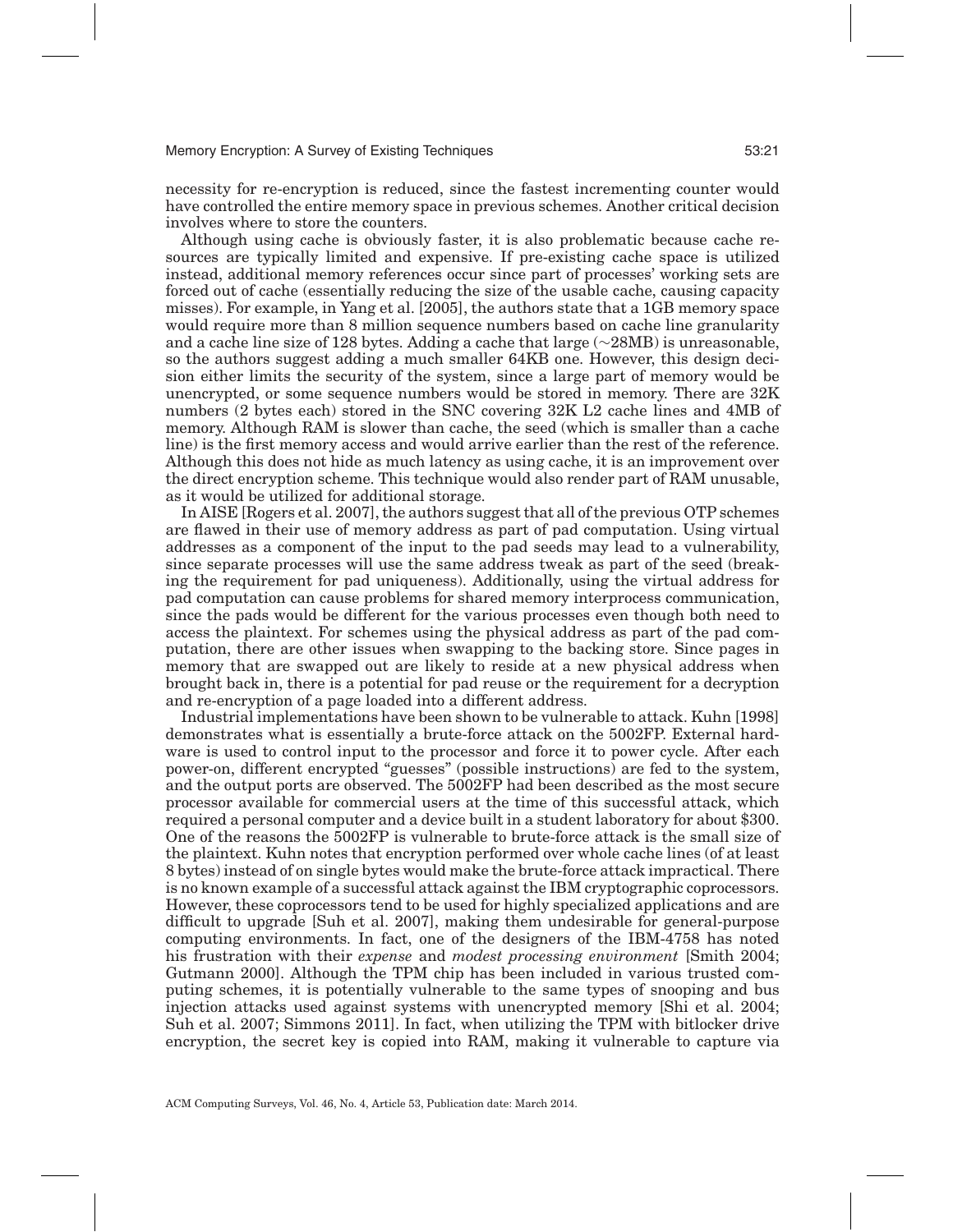cold-boot and other attacks as demonstrated in [Halderman et al. \[2008\].](#page-23-0) Since the key must be in RAM for bitlocker to function properly, the additional protection of the TPM is potentially nullified.

There are three basic approaches in the literature surveyed with regard to operating systems. The problem lies in the fact that without a secure (trusted) operating system, extra protections must be placed in hardware to prevent a compromised system from breaking the confidentiality of other processes. For example, when processes are context switched by the operating system, the registers and other internal memory will be in plaintext. The first approach is to explicitly assume the existence of a secure operating system [\[Chen et al. 2008;](#page-22-11) [Shi et al. 2004;](#page-24-9) [Yan et al. 2006;](#page-25-2) [Suh et al. 2003;](#page-24-8) Su et al. 2009b; [Chen and Morris 2003\]](#page-22-12). Some of the papers taking this first approach discuss implementation requirements, but none have been developed. In the second approach, the complexity of the hardware is increased in order to protect all processes (including the operating system) from each other [\[Kgil et al. 2005;](#page-23-8) [Yang et al. 2005;](#page-25-1) [Duc and Keryell 2006;](#page-23-5) [Enck et al. 2008;](#page-23-3) [Lie et al. 2000;](#page-24-6) [Platte et al. 2006;](#page-24-21) [Zhang et al.](#page-25-4) [2005;](#page-25-4) [Chhabra et al. 2011\]](#page-22-10). One example of such hardware includes special instructions and extra registers that are called before context switches [\[Lie et al. 2000\]](#page-24-6). The internal registers are then encrypted strictly by the hardware before the kernel can intervene and complete the context switch as normal. Although several papers note the importance of working on a secure kernel to complement secure architectures, we have found no work to date suggesting the completion of any such effort. In the third approach, the requirement for a secure operating system is simply not addressed [\[Nagarajan et al. 2007;](#page-24-11) [Rogers et al. 2005;](#page-24-7) [Rogers et al. 2007;](#page-24-10) [Hong et al. 2011;](#page-23-10) [Lee](#page-24-13) [et al. 2007;](#page-24-13) [Jannepally and Sohoni 2009;](#page-23-12) [Rogers et al. 2006;](#page-24-14) [Rogers et al. 2008\]](#page-24-12).

# **CONCLUSION**

This survey has considered the research challenges associated with FME and distinguished three primary groups of techniques that attempt to solve those challenges hardware enhancements, operating system enhancements, and specialized industrial devices. Although the concept of memory encryption has existed for more than three decades, there are still no general-purpose, commercial-off-the-shelf solutions integrated with secure operating systems. However, there is clearly a growing need for privacy and intellectual property protection on the Internet, as evidenced by the increasing use of FDE, recent policy directives such as the Federal Data Breach Notification Act and components of HIPAA [\[Brink 2009\]](#page-22-0). Between 2002 and 2007, a reported 773 breaches of U.S. organizations were reported, with a total of 267 million private records lost. More than 42% of these breaches were a result of lost or stolen hardware, including laptops, PDAs and portable memory devices [\[Romanosky et al. 2008\]](#page-24-22). Additionally, it is apparent that at least one major chip maker (Intel) has recognized this growing need, as two recent patent applications for adding memory encrypting hardware to processors attests [\[Gueron et al. 2012;](#page-23-17) [Gueron et al. 2013\]](#page-23-18).

The range of overheads reported in the literature is quite large (1% to 6,015%). The results on the lower end of the spectrum are possibly overly optimistic given the lack of fidelity in the simulation frameworks and the lack of standards for comparison. If standardization could be injected into the validation methodologies through common AES decryption latency, benchmarks, and so forth, it would enable more meaningful comparative analyses. Even with standardization, the number of assumptions make it difficult to be confident that simulation will provide anything more than high-level information. It ignores the more difficult and interesting implementation issues and associated security impact based on vulnerability and exploit analysis. Where, in the few cases available, the literature addresses these low-level issues, it tends to be with generalization, since there is no chance for practical experimentation or empirical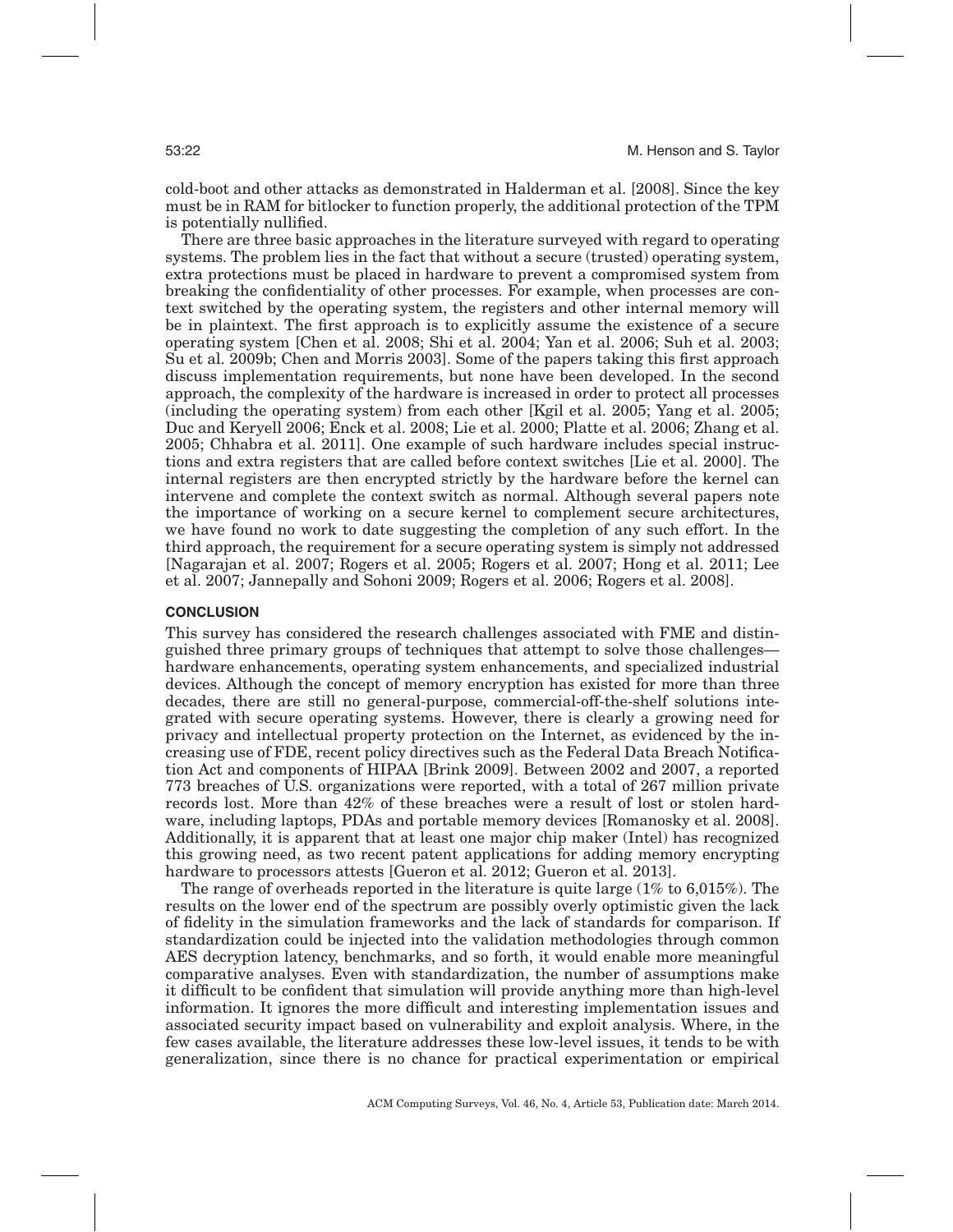Memory Encryption: A Survey of Existing Techniques 63:23

evidence [\[Lie et al. 2000;](#page-24-6) [Shi et al. 2004;](#page-24-9) [Chhabra et al. 2010\]](#page-23-11). Although the security of the encryption algorithm or cipher mode is often pointed out, it is commonly the complexity of the system in which these algorithms run that presents vulnerabilities. The most developed, although not commercially available, general-purpose technologies are FPGA soft-core emulations [\[Suh et al. 2007\]](#page-25-0) and the Linux prototype used in Cryptkeeper [\[Peterson 2010\]](#page-24-15). The industrial devices are mature and practical; however, they are not general purpose, catering to highly specialized operations. Additionally, these devices are either of low frequency or expensive and difficult to upgrade [\[Dallas](#page-23-6) [Semiconductor 1997;](#page-23-6) [Arnold and Doorn 2004\]](#page-22-13).

Several technologies have been incorporated into general-purpose systems recently, often without the knowledge of those buying them. These technologies include TPM chips for storing keys and encryption engines and instructions. Given a system with these components, it is now possible to experiment with memory encryption, providing an opportunity to better understand the difficult implementation details and ultimately provide data on overhead and security enhancement. This data should prove invaluable for determining the feasibility of memory encryption in general-purpose systems and for comparing against (and perhaps validating) the results of previous simulation work.

# **NOTICE**

The U.S. Government is authorized to reproduce and distribute reprints for governmental purposes notwithstanding any copyright notation thereon. The views and conclusions contained herein are those of the authors and should not be interpreted as necessarily representing the official policies or endorsements, either expressed or implied, of the Defense Advanced Research Projects Agency (DARPA) or the U.S. Government.

# **REFERENCES**

- <span id="page-22-13"></span>T. Arnold, and L. Doorn 2004. The IBM PCIXCC: A new cryptographic coprocessor for the IBM eserver. *IBM Journal of Research and Development*. 120–126.
- <span id="page-22-5"></span>E. Barrantes, D. Ackley, S. Forrest, T. Palmer, D. Sefanovic, and D. Zovi 2003. Randomized instruction set emulation to disrupt binary code injection attacks. In *Proceedings of the 10th ACM Conference on Computer and Communications Security (CCS'03)*. 281–289.
- <span id="page-22-6"></span>R. Best 1979. Microprocessor for executing enciphered programs. U.S. patent 4,168,396. (18 September 1979).
- <span id="page-22-9"></span>R. Best 1980. Preventing software piracy with crypto-microprocessors. In *Proceedings of the IEEE Spring Compcon*. 466–469.
- <span id="page-22-7"></span>R. Best 1981. Crypto microprocessor for executing enciphered programs. U.S. patent 4,278,837. (14 July 1981).
- <span id="page-22-8"></span>R. Best 1984. Crypto microprocessor that executes enciphered programs. U.S. patent 4,465,901. (14 August 1984).
- <span id="page-22-2"></span>A. Boileau 2006. Hit by a bus: Physical access attacks with firewire. Presented at *Ruxcon*.
- <span id="page-22-0"></span>D. Brink 2009. *Full-Disk Encryption on the Rise*. Aberdeen Research Group Report.
- <span id="page-22-4"></span>E. Casey, G. Fellows, M. Geiger, and G. Stellatos 2011. The growing impact of full disk encryption on digital forensics. *Digital Investigation* 8, 2, 129–134.
- <span id="page-22-3"></span>S. Chari, C. Jutla, J. Rao, and P. Rohatgi 1999. Towards sound approaches to counteract power analysis attacks. In *Proceedings of the 19th Annual International Cryptology Conference (CRYPTO'99)*. 398–412.
- <span id="page-22-12"></span>B. Chen, and R. Morris 2003. Certifying program execution with secure processors. In *Proceedings of the 9th Conference on Hot Topics in Operating Systems*. 23–29.
- <span id="page-22-11"></span>X. Chen, R. Dick, and A. Choudhary 2008. Operating system controlled processor-memory bus encryption. In *Proceedings of DATE*.
- <span id="page-22-10"></span>S. Chhabra, B. Rogers, Y. Solihin, and M. Prvulovic 2011. SecureMe: A hardware-software approach to full system security. In *Proceedings of the International Conference on Supercomputing (ICS)*.
- <span id="page-22-1"></span>S. Chhabra, and Y. Solihin 2011. i-NVMM: A secure non-volatile main memory system with incremental encryption. In *Proceedings of the International Symposium on Computer Architecture (ISCA)*.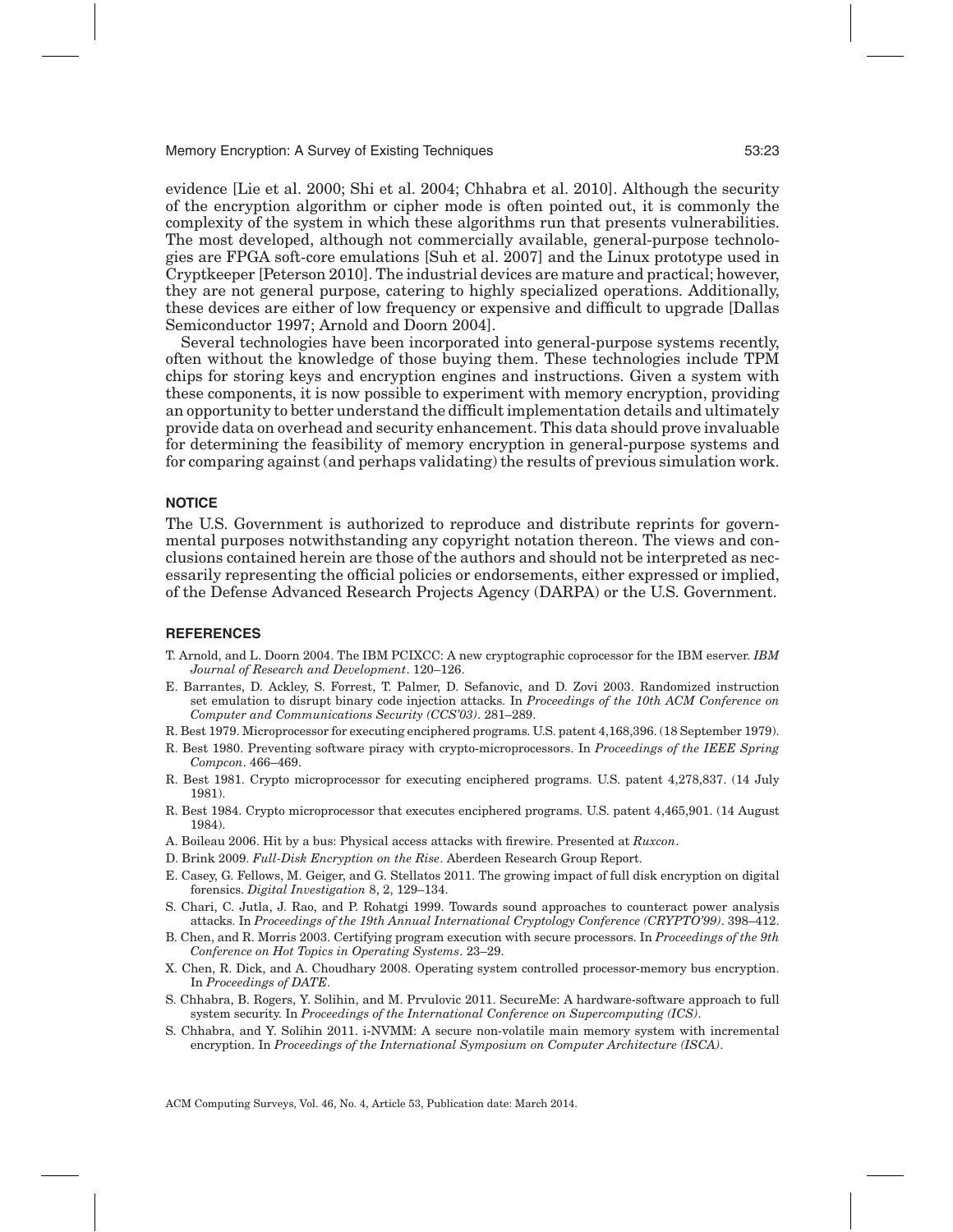- <span id="page-23-11"></span>S. Chhabra, Y. Solihin, R. Lal, and M. Hoekstra 2010. An analysis of secure processor architectures. In *Transactions on Computational Science VII*. Marina L. Gavrilova and C. J. Kenneth Tan (Eds.). Lecture Notes in Computer Science. Springer-Verlag, Berlin. 101–121.
- <span id="page-23-1"></span>J. Chow, B. Pfaff, T. Garfinkel, K. Christopher, and M. Rosenblum 2004. Understanding data lifetime via whole system simulation. In *Proceedings of the USENIX Security Symposium*.
- <span id="page-23-15"></span>S. Conrad, G. Dorn, and P. Craiger 2010. Forensic analysis of a Sony Playstation 3 gaming console. In *Advances in Digital Forensics VI*. K. P. Chow and S. Shenoi (Eds.). AICT 337, 65–76.
- <span id="page-23-6"></span>Dallas Semiconductor. 1997. *Secure Microcontroller Data Book*. Dallas, TX.
- <span id="page-23-5"></span>G. Duc, and R. Keryell 2006. CryptoPage: An efficient secure architecture with memory encryption, integrity and information leakage protection. In *Proceedings of the Annual Computer Security Applications Conference (ACSAC)*.
- <span id="page-23-16"></span>A. Dunn, O. Hofmann, B. Waters, and E. Witchel 2011. Cloaking malware with the trusted platform module. In *Proceedings of the 29th USENIX Conference on Security*. 26.
- R. Elbaz, L. Torres, G. Sassatelli, P. Guillemin, C. Anguille, M. Bardouillet, C. Buatois, and J. Rigaud 2005. Hardware engines for bus encryption: A survey of existing techniques. In *Proceedings of the Design, Automation and Test in Europe Conference and Exhibition (DATE)*.
- <span id="page-23-3"></span>W. Enck, K. Butler, T. Richardson, P. Mcdaniel, and A. Smith 2008. Defending against attacks on main memory persistence. In *Proceedings of the Annual Computer Security Applications Conference (ACSAC'08)*.
- <span id="page-23-13"></span>L. Gao, J. Yang, M. Chroball, Y. Zhang, S. Nguyen, and H. Lee 2006. A low cost memory remapping scheme for address bus protection. In *Proceedings of the 15th International Conference on Parallel Architecture Compilation Techniques (PACT)*.
- <span id="page-23-19"></span>S. Gueron 2010. *Intel Advanced Encryption Standard (AES) Instructions Set*. Intel Technical Report.
- <span id="page-23-17"></span>S. Gueron, G. Gerzon, I. Anati, J. Doweck, M. Maor, and L. Cho 2012. A tweakable encryption mode for memory encryption with protection against replay attacks. WO patent number 2012040679. (29 March 2012).
- <span id="page-23-18"></span>S. Gueron, U. Savagaonkar, F. Mckeen, C. Rozas, D. Durham, J. Doweck, O. Mulla, I. Anati, Z. Greenfield, and M. Maor 2013. Method and apparatus for memory encryption with integrity check and protection against replay attacks. WO patent number 2013002789. (3 January 2013).
- <span id="page-23-20"></span>P. Gutmann 2000. An open-source cryptographic coprocessor. In *Proceedings of the 2000 USENIX Security Symposium*.
- <span id="page-23-0"></span>J. Halderman, S. Schoen, N. Heninger, W. Clarkson, W. Paul, J. Calandrino, A. Feldman, J. Appelbaum, and E. Felten 2008. Lest we remember: Cold boot attacks on encryption keys. In *Proceedings of the USENIX Security Symposium*.
- <span id="page-23-4"></span>D. Hayes, and S. Qureshi 2009. Implications of Microsoft vista operating system for computer forensics investigations. In *Proceedings of the IEEE Systems, Applications and Technology Conference*. 1–9.
- <span id="page-23-9"></span>J. Hennessy, and D. Patterson 2006. *Computer Architecture, Fourth Edition: A Quantitative Approach*. Morgan Kaufmann Publishers, San Francisco, CA.
- M. Henson, and S. Taylor 2013a. Beyond full disk encryption: Protection on security enhanced commodity processors. In *Proceedings of the 11th International Conference on Applied Cryptography and Network Security (ACNS'13)*.
- M. Henson, and S. Taylor 2013b. Attack mitigation through memory encryption of security enhanced commodity processors. D. Hart (Ed.). In *Proceedings of the 8th International Conference on Information Warfare and Security (ICIW'13)*. 265–268.
- <span id="page-23-10"></span>D. Hong, L. Batten, S. Lim, and N. Dutt 2011. DynaPoMP: Dynamic policy-driven memory protection for SPM-based embedded systems. In *Proceedings of the Workshop on Embedded Systems Security*.
- <span id="page-23-14"></span>N. Howgrave-Graham, J. Dyer, and R. Gennaro 2001. Pseudo-random number generation on the IBM 4758 secure crypto coprocessor. In *Proceedings of the Workshop on Cryptographic Hardware and Embedded Systems (CHES '01)*, LNCS 2162, Springer-Verlag, 93–102.
- <span id="page-23-12"></span>V. Jannepally, and S. Sohoni 2009. Fast encryption and authentication for cache-to-cache transfers using GCM-AES. In *Proceedings of the International Conference on Sensors, Security, Software and Intelligent Systems*.
- <span id="page-23-2"></span>B. Kaplan 2007. *RAM Is Key: Extracting Disk Encryption Keys from Volatile Memory*. Master's Thesis. Carnegie Mellon University.
- <span id="page-23-8"></span>T. Kgil, L. Falk, and T. Mudge 2005. ChipLock: Support for secure microarchitectures. *ACM SIGARCH*, 33, 1.
- <span id="page-23-7"></span>P. Kocher, J. Jaffe, and B. Jun 1999. Differential power analysis. In *Proceedings of the CRYPTO 19th Annual International Cryptology Conference*. 388–397.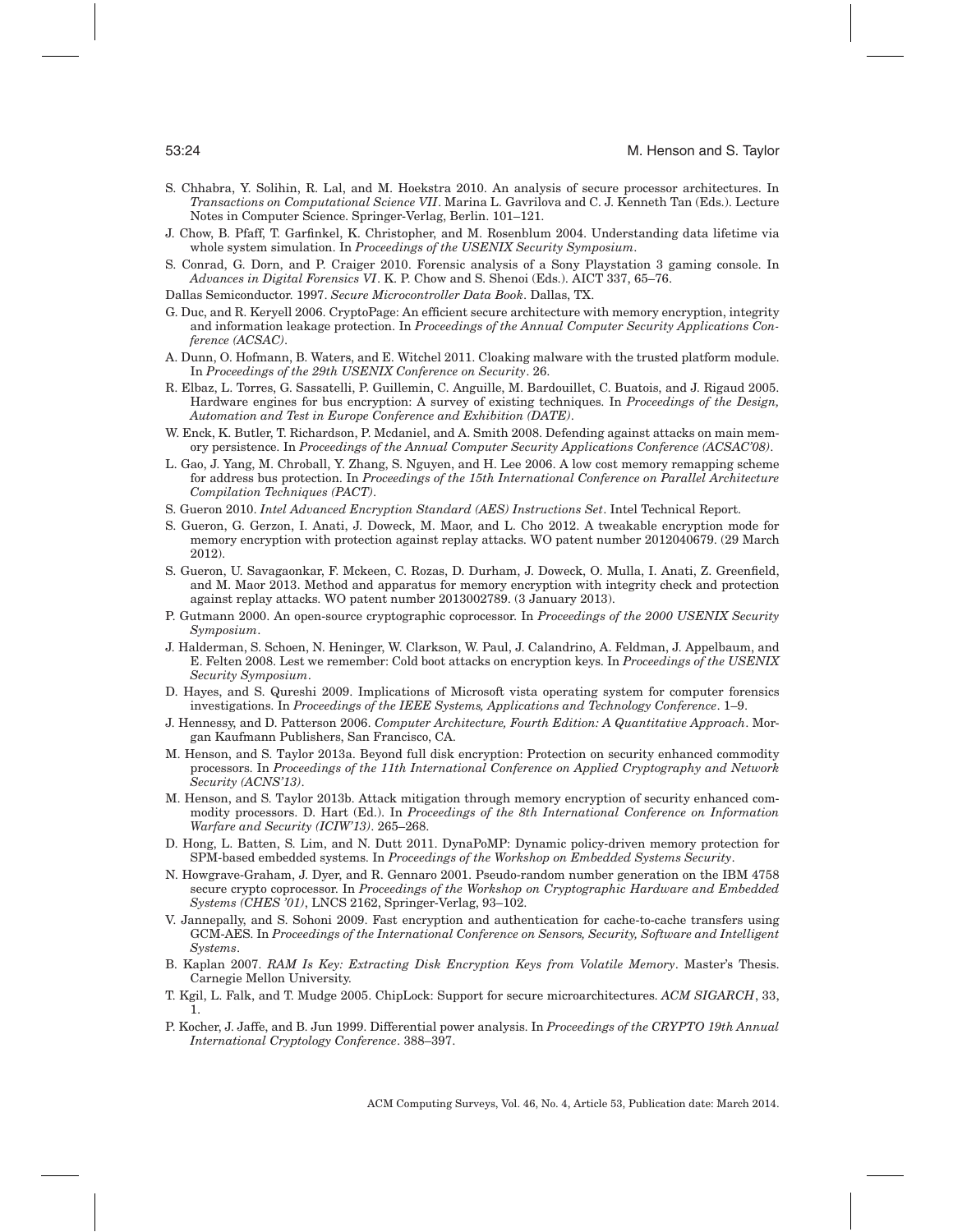#### Memory Encryption: A Survey of Existing Techniques 53:25

- M. Kuhn 1988. Cipher instruction search attack on the bus-encryption security microcontroller DS5002FP. *IEEE Transactions on Computing*. 47, 1153–2257.
- <span id="page-24-13"></span>M. Lee, M. Ahn, and E. Kim 2007. I2SEMS: Interconnects-independent security enhances shared memory multiprocessor systems. In *Proceedings of the International Conference on Parallel Architectures and Compilation Techniques (PACT)*.
- <span id="page-24-6"></span>D. Lie, C. Thekkath, M. Mitchell, P. Lincoln, D. Boneh, J. Mitchell, and M. Horowitz 2000. Architectural support for copy and tamper resistant software. In *Proceedings of the 9th Conference on Architectural Support for Programming Languages and Operating Systems (ASPLOS)*. 168–177.
- <span id="page-24-20"></span>H. Lipman, P. Rogaway, and D. Wagner 2000. Comments to NIST concerning AES modes of operations:ctrmode encryption.
- <span id="page-24-18"></span>L. Martin 2010. XTS: A mode of AES for encrypting hard disks. *IEEE Security & Privacy* 8, 3 (May-June 2010), 68–69.
- <span id="page-24-0"></span>H. Mel, and D. Baker 2001. *Cryptography Decrypted*. Addison-Wesley, Upper Saddle River, NJ.
- <span id="page-24-5"></span>T. Muller, F. Freiling, and A. Dewald 2011. TRESOR runs encryption securely outside RAM. In *Proceedings of the 20th USENIX Conference on Security*.
- <span id="page-24-11"></span>V. Nagarajan, R. Gupta, and A. Krishnaswamy 2007. Compiler-assisted memory encryption for embedded processors. In *Proceedings of HiPPEAC*. 7–22.
- <span id="page-24-4"></span>D. Osvik, A. Shamir, and E. Tromer 2006. Cache attacks and countermeasures: The case of AES. In *Proceedings of the 2006 Cryptographers' Track at the RSA Conference on Topics in Cryptology*. 1–20.
- <span id="page-24-15"></span>P. Peterson 2010. Cryptkeeper: Improving security with encrypted RAM. In *Proceedings of the IEEE International Conference on Technologies for Homeland Security (HST)*. 120–126.
- <span id="page-24-21"></span>J. Platte, R. Diaz, and E. Naroska 2006. A new encryption and hashing scheme for the security architecture for microprocessors. *Communications and Multimedia Security*. 4237, 120–129.
- <span id="page-24-1"></span>J. Rabaiotti, and C. Hargreaves 2010. Using a software exploit to image RAM on an embedded system. *Digital Investigation*.
- <span id="page-24-3"></span>A. Ravi, A. Raghunathan, and S. Chakradhar 2004. Tamper resistance mechanisms for secure embedded systems. In *Proceedings of the IEEE International Conference on VLSI Design*.
- <span id="page-24-12"></span>B. Rogers, Y. Chenyu, S. Chhabra, M. Prvulovic, and Y. Solihin 2008. Single level integrity and confidentiality protection for distributed shared memory multiprocessors. In *Proceedings of the 14th International Symposium on High Performance Computer Architecture*. 161–172.
- <span id="page-24-10"></span>B. Rogers, S. Chhabra, Y. Solihin, and M. Prvulovic 2007. Using address independent seed encryption and bonsai merkle trees to make secure processors OS and performance friendly. In *Proceedings of the 40th International Symposium on Microarchitecture*. IEEE Computer Society, 183–196.
- <span id="page-24-14"></span>B. Rogers, M. Prvulovic, and Y. Solihin 2006. Efficient data protection for distributed shared memory multiprocessors. In *Proceedings of the 15th International Conference on Parallel Architectures and Compilation Techniques (PACT)*.
- <span id="page-24-7"></span>B. Rogers, Y. Solihin, and M. Prvulovic 2005. Memory predecryption: Hiding the latency overhead of memory encryption. *ACM SIGARCH Computer Architecture News*, 33, 1 (March 2005), 27–33.
- <span id="page-24-22"></span>S. Romanosky, R. Telang, and A. Acquisti 2008. *Do Data Breach Disclosure Laws Reduce Identity Theft?* Carnegie Mellon Technical Report.
- <span id="page-24-9"></span>W. Shi, H. Lee, M. Ghosh, and C. Lu 2004. Architectural support for high speed protection of memory integrity and confidentiality in multiprocessor systems. In *Proceedings of the 13th International Conference on Parallel Architecture and Compilation Techniques (PACT)*.
- <span id="page-24-17"></span>P. Simmons 2011. Security through amnesia: A software-based solution to the cold boot attack on disk encryption. In *Proceedings of the 27th Annual Computer Security Applications Conference*.
- <span id="page-24-19"></span>S. Smith 2004. Magic boxes and boots: Security in hardware. *IEEE Computer Software* 37, 10, 106–109.
- <span id="page-24-2"></span>M. Steil 2005. 17 mistakes Microsoft made in the Xbox security system. In *Proceedings of the 22nd Chaos Communication Congress*.
- <span id="page-24-16"></span>M. Steil, and F. Domke 2008. The Xbox 360 Security System and Its Weaknesses. Google TechTalk, Available at [http://www.youtube.com/watch?v](http://www.youtube.com/watch?vprotect $
elax $=$$uxjpmc8ZIxM)=uxjpmc8ZIxM.
- L. Su, S. Courcambick, P. Guillemin, C. Schwarz, and R. Pascalet 2009a. SecBus: Operating system controlled hierarchical page-based memory bus protection. *EDAA*.
- L. Su, A. Martinez, P. Guillemin, S. Cerdan, R. Pacalet 2009b. Hardware mechanism and performance evaluation of hierarchical page-based memory bus protection. In *Proceedings of the Conference on Design, Automation and Test in Europe (DATE)*.
- <span id="page-24-8"></span>G. Suh, D. Clarke, B. Gassend, M. Dijk, and S. Devadas 2003. Aegis: Architecture for tamper-evident and tamper-resistant processing. In *Proceedings of the 17th International Conference on Supercomputing*.